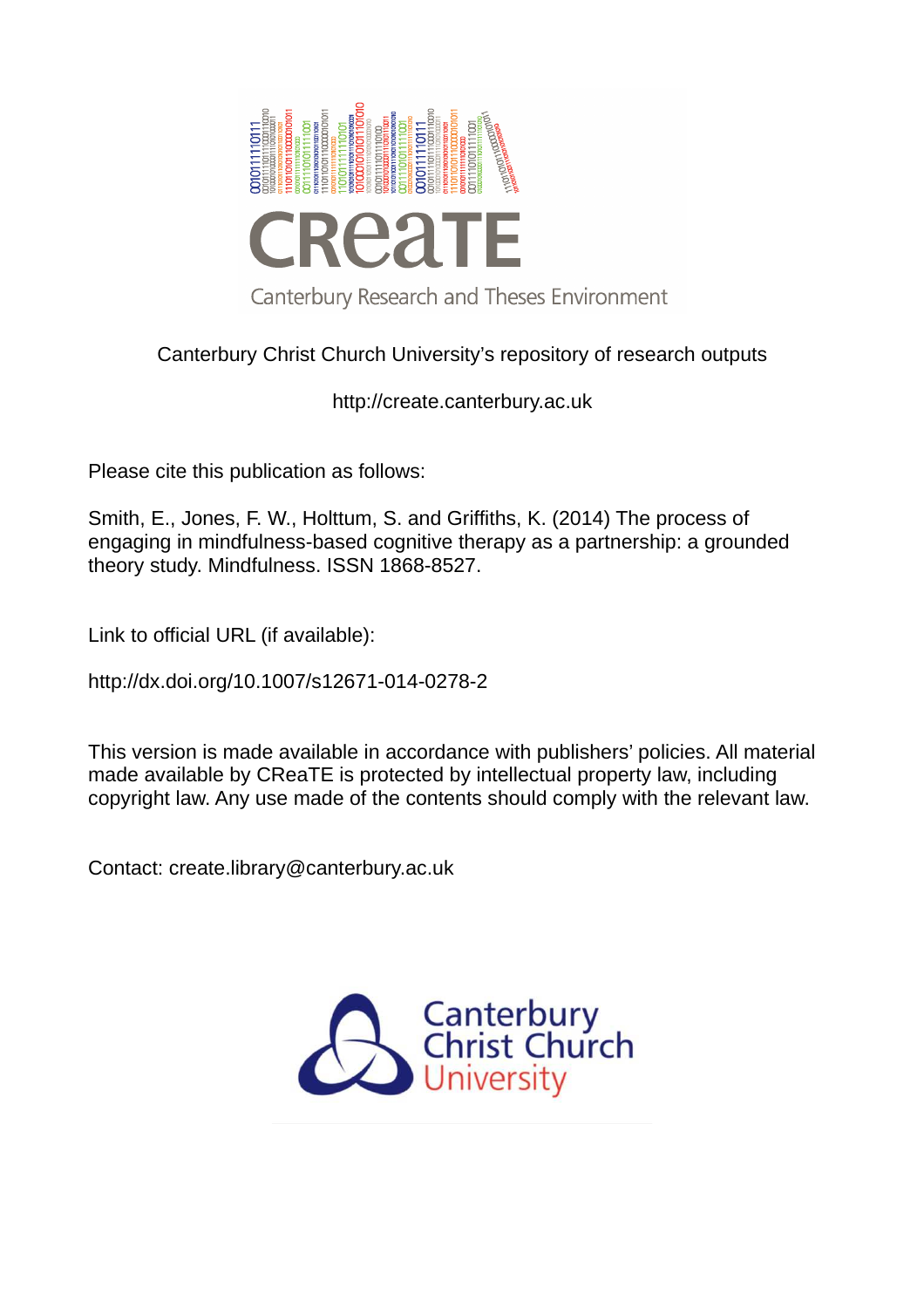**Smith, E., Jones, F. W., Holttum, S. and Griffiths, K. (2014) The process of engaging in mindfulnessbased cognitive therapy as a partnership: a grounded theory study. Mindfulness. ISSN 1868-8527. <http://dx.doi.org/10.1007/s12671-014-0278-2>**

**Abstract** Mindfulness-based Cognitive Therapy (MBCT) has been evidenced as a relapse prevention strategy for depression. Depression often influences and is influenced by intimate-partnerships, thus it makes sense to include both individuals in interventions. This study aimed to develop a theory of the process of engaging in MBCT as a partnership. As there was no theory or research that could be directly applied to understanding the process of engaging in MBCT for depression, as a partnership, an exploratory grounded theory study seemed appropriate to generate rich data and a theory. Twelve participants who had attended an MBCT course as a partnership were interviewed. Analysis and interviews ran simultaneously, so that initial findings influenced subsequent data collection. Constant comparison of data and higher-level concepts facilitated generation of a theory grounded in the data. The proposed theory captured the 'process of learning new mindfulness skills together'. The partnership's rationale for pursuing MBCT together seemed to influence engagement with the course. Participants' accounts suggested that learning mindfulness skills together led to shifts in the relationship and how they managed depression. While partnerships learned similar mindfulness skills as in individual MBCT courses, learning as a partnership seemed to facilitate home practice, attendance and a sense of mutual support, which led to unique outcomes for the partnership and their sense of responsibility for each others' wellbeing. It may be helpful for course facilitators to consider inviting intimate-partners to attend where both partners are suffering, or there is a willing partnership.

**Keywords** Mindfulness-based cognitive therapy – MBCT – Mindfulness – Relationships – Interpersonal – Qualitative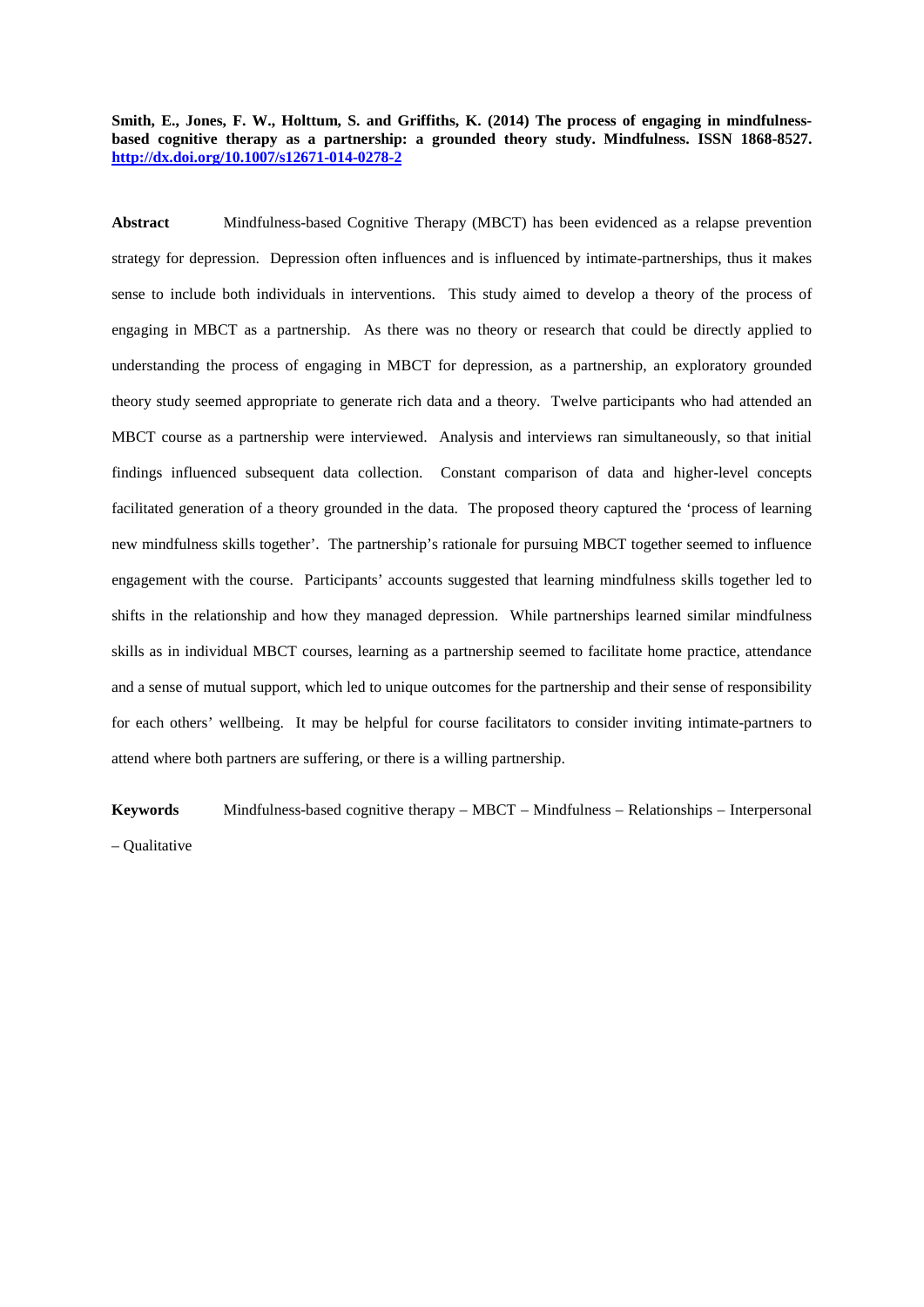#### **Introduction**

In the literature, there has been a shift from thinking about depression as a time-limited disorder to acknowledging relapses are common (Judd, 1997; Hughes & Cohen, 2009; Kupfer, 1991; The National Institute for Health and Clinical Excellence [NICE], 2009). For people with depression living with a partner, depression does not occur in isolation (Joiner & Coyne, 1999). There appears to be a bidirectional relationship between interpersonal processes and depression whereby intimate-partners are both affected by depression (Benazon & Coyne, 2000) and involved in the maintenance of depression and relapse (Joiner & Coyne, 1999).

Evidence and theory highlight how depression may be influenced by intimate-partner variables. 'Expressed Emotion' and 'Perceived Criticism' have found some support as predictors of relapse (Hooley, 1986; Hooley & Teasdale, 1989; Kwon et al., 2006; Okasha et al., 1994; Vaughn & Leff, 1976), although there have also been inconsistent findings (Hayshurst, Cooper, Paykel, Vearnals & Ramana, 1997; Hinrichsen and Pollack, 1997; Kronmüller et al., 2008). More recently, different psychosocial risk-factors for depressive relapse have been explored: Backs-Dermott, Dobson and Jones (2010) found that intimate-partner social support and coping predicted relapse. While the findings appear somewhat mixed, these interpersonal processes may play a role in relapse and could be helpfully addressed in relapse prevention interventions.

Depression also appears to influence the intimate-partner, causing stress and depressive symptoms (Benazon  $\&$ Coyne, 2000; Jeglic et al., 2005; van Wijngaarden, Schene & Koeter, 2004). Within interpersonal theories of depression, intimate-partner burden may be conceptualised as part of a complex feedback system that influences the onset, maintenance and relapse of depressive symptoms (Jones & Asen, 2000). Interpersonal theories of depression suggest that processes such as excessive-reassurance seeking (Coyne, 1976) and negative-feedback seeking (Giesler & Swan, 1999) by the depressed person, marital discord (Beach, Sandeen, & O'Leary, 1990) and intimate-partner over-involvement (Hooley, 2007) may generate stress in both partners. These are hypothesised to lead to reduced support (Hammen, 1991; Joiner & Coyne, 1999), rejection (Coyne, 1976), expressed emotion and criticism (Hooley, 1986), which further impact upon depression and stress (Jones & Asen, 2000).

Considering depression affects both partners, and the potential for the intimate-partner to contribute to or protect against relapse, partnership interventions appear warranted. Marital therapy is the most researched conjoint intervention for depression, but the evidence is limited for relapse prevention (Bodenmann et al., 2008; Jacobson, Fruzzetti, Dobson, Whisman & Hops, 1993; O'Leary & Beach,. 1990) and the mechanism of change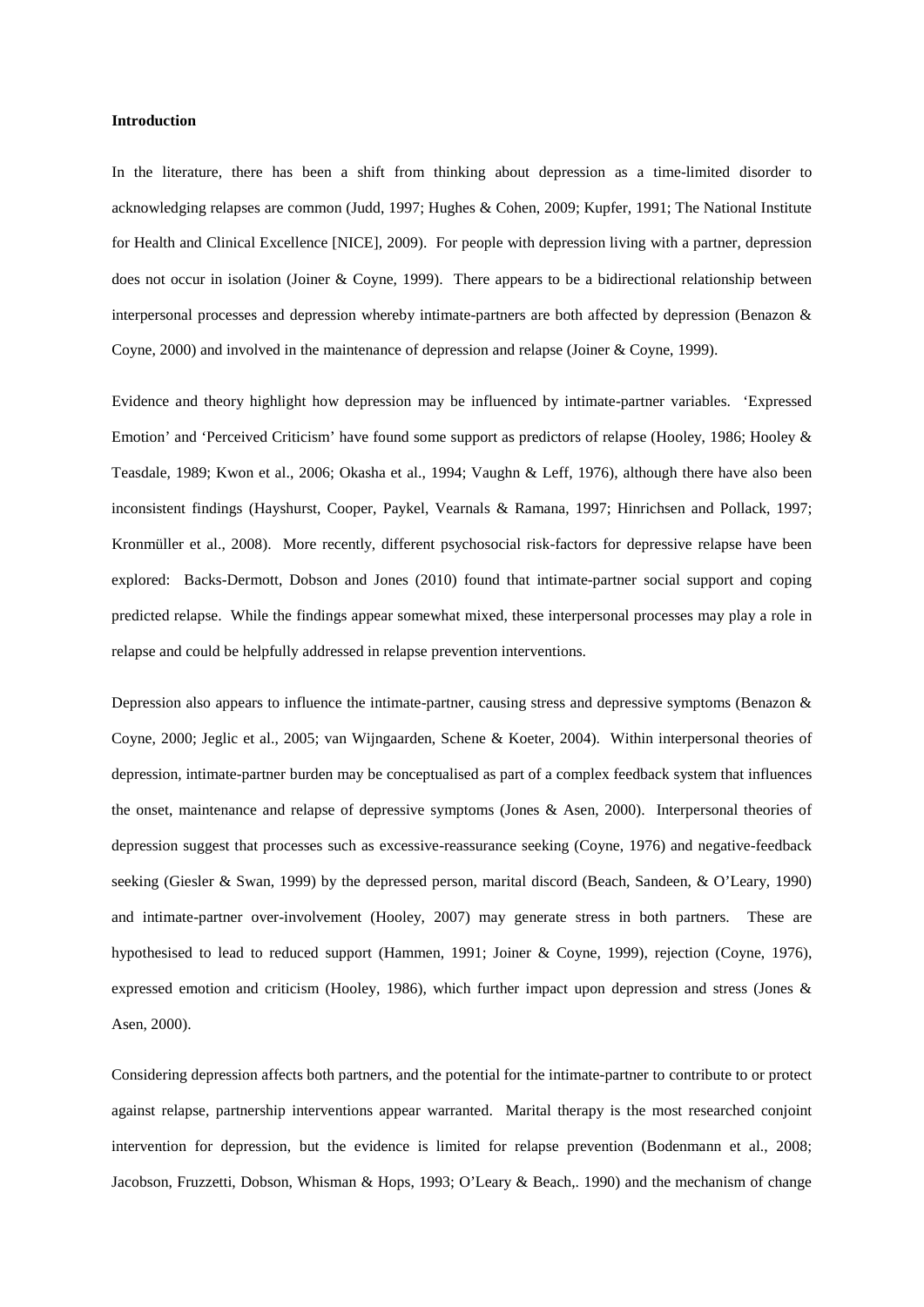is unclear. Furthermore, systemic (Jones & Asen, 2000) and interactional theories (Joiner & Coyne, 1999) suggest that marital discord might not be a causal problem. Interpersonal therapy, which is an individual treatment that formulates depression as a response to current difficulties in relationships has showed efficacy in treating symptoms of depression and preventing relapse (Cuijpers, Geraedts, van Oppen, Andersson, Markowitz, & van Straten, 2011).

Given that interpersonal processes appear to influence depressive relapse, helping couples to develop greater awareness and compassion would seem to have the potential to counteract these factors. Mindfulness, which has been defined as "paying attention in a particular way, on purpose, in the present moment, non-judgmentally" (Kabat-Zinn, 1994, p. 4), may be a way of developing this. Mindfulness has been linked to greater empathy, relationship satisfaction (Wachs & Cordova, 2007), and more adaptive dyadic coping in response to stress (Barnes, Brown, Krusemark, Campbell & Rogge, 2007), representing a different way of relating to the interpersonal processes associated with stress and depressive relapse.

In addition, mindfulness-based interventions have demonstrated effectiveness in relapse prevention for depression (Kuyken et al., 2008; Ma & Teasdale, 2004; Teasdale et al., 2000), improving ability to cope with stress in caregivers (Cohen-Katz, Wiley, Capuano, Baker & Shapiro, 2005) and improved dyadic coping in healthy couples (Carson, Carson, Gil & Baucom, 2004; 2006; 2007). Thus there is reason to consider Mindfulness-based cognitive therapy (MBCT; Segal, Williams & Teasdale, 2002) as an intervention for partnerships where one or both partners have experienced depression.

MBCT was developed based on the premise that relapses frequently occur in depression because exposure to negative events triggers sad mood and reactivates a depressive cycle. Through developing mindfulness skills, individuals can become aware of their mental processes and learn to intentionally step out of 'doing' mode into 'being' mode when negative thoughts are in the driving seat (Kabat-Zinn, 1994), which has been linked to reduced cognitive reactivity to sad mood (Raes, Dewulf, Van Heeringen & Williams, 2009). Developing these skills as an intimate-partnership may provide opportunities to improve interpersonal functioning (Carson et al., 2006) and potentially exit unhelpful interpersonal processes which may influence depressive relapse.

Practising mindfulness might also lead to shifts in depressive relapse through fostering increased self- and othercompassion (Baer, 2010; Shapiro, Astin, Bishop & Cordova, 2005), which are linked to psychological wellbeing and reduced personal distress (Neff, 2009). However, individual mindfulness only predicts individual outcome,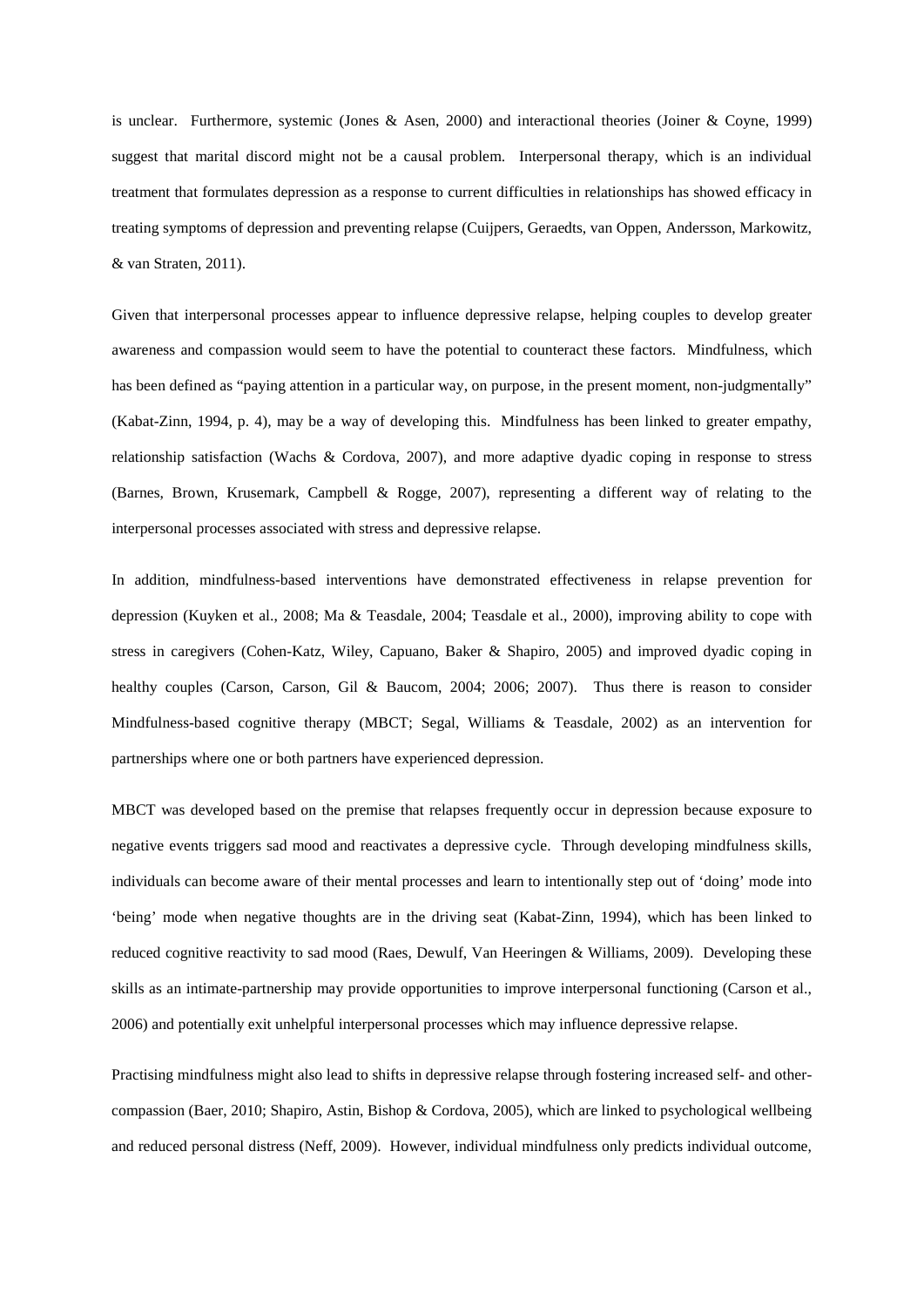thus it is suggested that for mindfulness training to be effective for both partners, they need to engage together (Barnes et al., 2007; Eubanks Gambrel & Keeling, 2010).

Engaging together in a self-broadening activity, such as mindfulness, appears to increase relationship satisfaction (Carson et al., 2006), as predicted in Aron and Aron's (1997) self-expansion model of relationships. These findings emerged in non-clinical settings, but are consistent with interpersonal theories of depression which suggest that improving relationship satisfaction may alleviate depression (Beach, Sandeen & O'Leary, 1990). Thus engaging in mindfulness as a partnership might address depressive relapse via several mechanisms including, improving both partners' ability to cope with stress, increasing compassion and awareness in the partnership, and improving relationship satisfaction.

Although clinicians and researchers have advocated integrating mindfulness within family/ couples therapy (Cohen-Katz, 2004; Eubanks Gambrel & Keeling, 2010; Quintiliani, 2010), there is presently no research into the use of MBCT for partnerships with depression. While there is existing theory providing some ideas about the interpersonal processes relevant to depression and how MBCT might influence the partnership, these cannot be applied to explain the process of engaging in MBCT as a partnership.

The present study aimed to address this gap by developing a theory of the process of engaging in MBCT as a partnership. As this presented a new, previously uninvestigated clinical intervention, a qualitative study seemed suitable. Grounded theory (GT; Glaser & Strauss, 1967) was selected because it can explore social processes over time and be used to generate a theory, with practical implications, grounded in the rich experiences of participants. This was conducted from a critical realist philosophical position, assuming real events occur, but are coloured by an individual's social and cultural experiences (Corbin & Strauss, 2008). It was hoped that developing a theory of the process of engaging in MBCT as a partnership may lead to developing this intervention further.

#### **Method**

The study was reviewed and approved by local National Health Service Research Ethics Committee. Informed consent was gained from all participants. Pseudonyms were used to protect anonymity. The British Psychological Society Code of Conduct (BPS, 2006) was followed.

Participants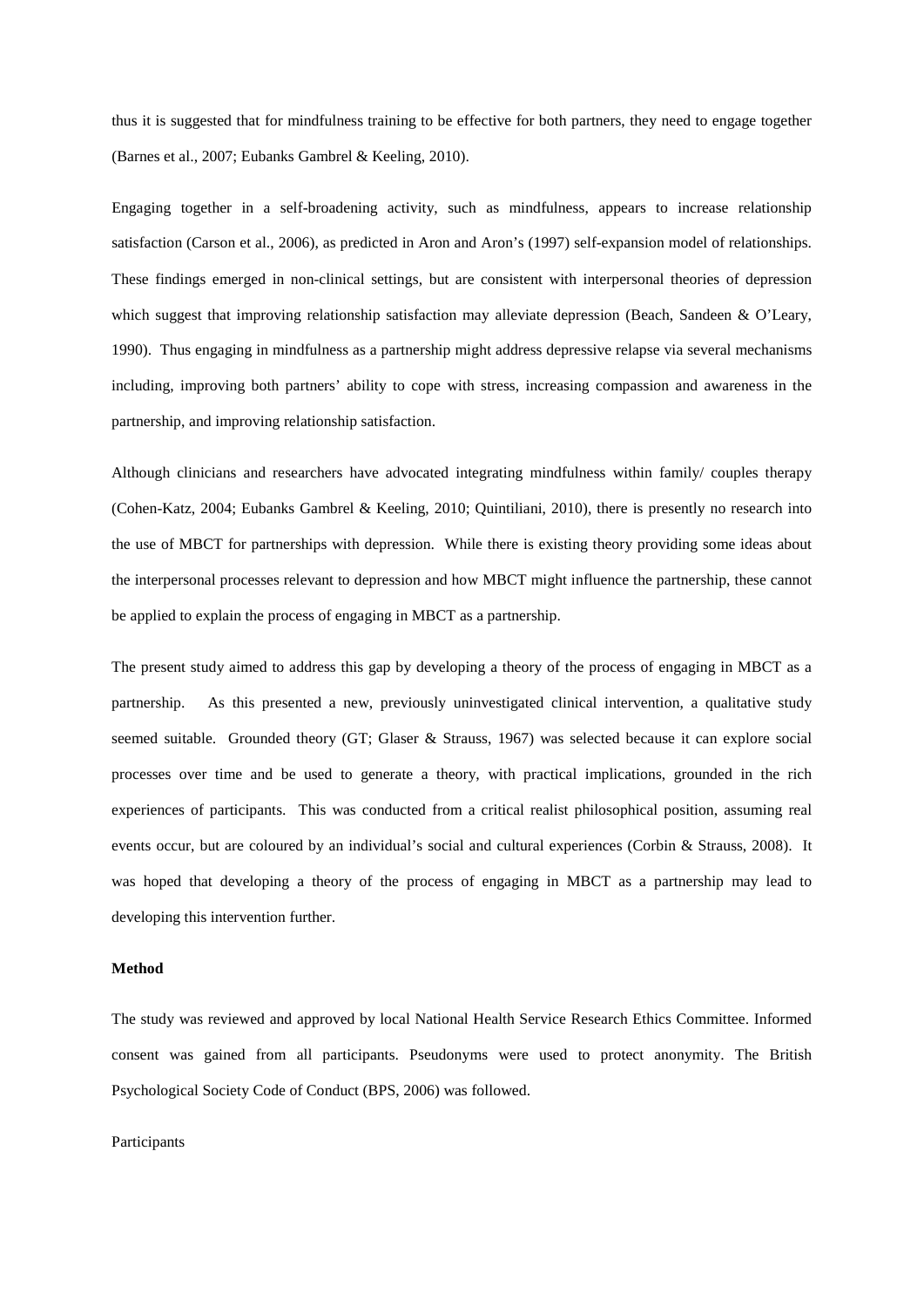Participants were nine women and seven men, aged between 46 and 72 (Mean = 58 years-old), who had attended an MBCT course for partnerships. Twelve participants took part in an interview, the length of time since finishing the course ranged from 1 month to 1 year. All participants were White-British and came from a metropolitan area. Seven were currently working, six were retired and three were unemployed.

Table. 1 about here please.

# Context

Participants attended one of three MBCT courses run for service-users with a history of depression and their partners. They had been referred by health professionals and had chosen to attend a partnership group. Groups were co-facilitated by experienced MBCT teachers, one clinical psychologist and one family therapist who have both trained at the Oxford Mindfulness Centre and Bangor Centre of Mindfulness Research and Practice. Both have been teaching and co-teaching MBCT groups for over four years and follow strict adherence to the Good Practice Guidelines (UK Network of Mindfulness-Based Teacher Trainers, 2010). Courses adhered to the 8 week MBCT programme (Segal et al., 2002), with minor adjustments for partnerships, for example, completing the automatic thoughts questionnaire and warning signals exercise together to facilitate increased understanding of signs of relapse.

### Data collection and analysis

An interview schedule was developed, which aimed to explore the process of engaging in MBCT with an intimate-partner. Interviews were semi-structured, guided by the use of open questions and prompts, while enabling responsiveness to what participants shared to generate rich data (Smith, 1995). As is normal for GT, the interview schedule was revised to explore emergent hypotheses from previous interviews and initial analyses. The first author carried out the interviews and also transcribed and conducted the analysis, following methods described in Corbin and Strauss (2008), with auditing from a GT consultant.

Nine interviews were conducted from MBCT cohorts 1 and 2. In line with the GT principles, data analysis ran concurrently with data collection, after every 1-3 interviews transcription, coding and comparison took place, informing future interviews. Extensive microanalysis was used in analysing the first interview to 'break into the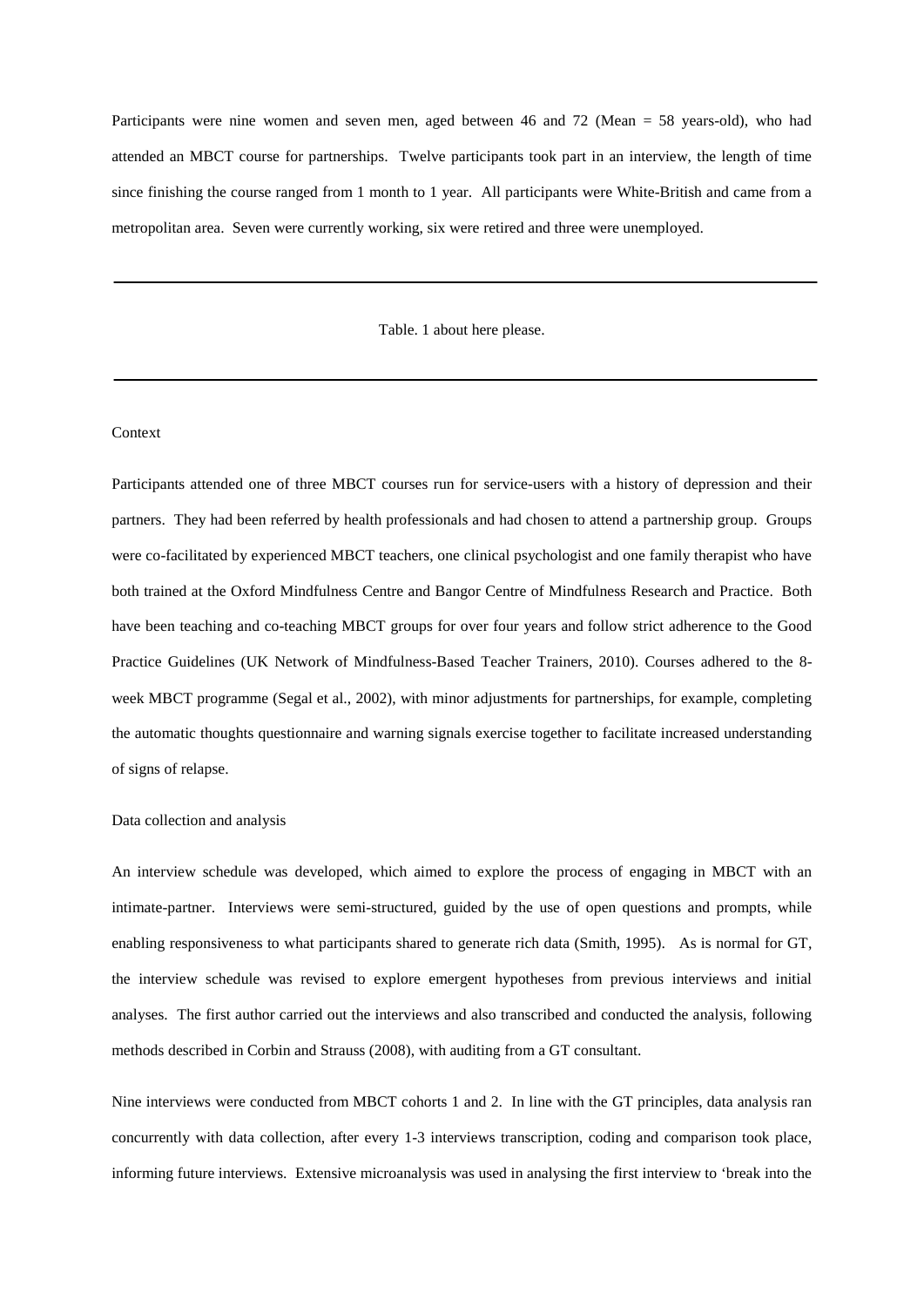data' and sensitise the first author to different interpretations. Line-by-line coding was used to break the interviews into chunks of raw data. 'Constant comparison' (Glaser & Strauss, 1967) was made between chunks of data for similarity and differences, facilitating the development of properties and dimensions within data. Memo writing and diagramming were used concurrently to begin conceptual development and elucidate possible relationships between concepts.

Once initial categories were formed, questions and hypotheses arose around how partnerships engaged in the sessions together. Following the GT principles of 'theoretical sampling' the first author attended the MBCT course completed by cohort 3 as a participant-observer to explore this. Sessions were audio-recorded for analysis using focussed coding, while remaining open to new categories and comparing to interview data. By this point a theory was emerging and the interview schedule was amended to test.

Final interviews involved more confirmatory questions whereby participants were asked to reflect on experiences relevant to emergent categories. For example, "Some people have talked about approaching depression as a 'partnership' since engaging in MBCT together; I wondered if you could tell me whether this is relevant to your experience?" Three participants were selected from Cohort 3 to test the model. These data enriched the model and no new concepts arose.

#### Quality Assurance Methods

Yardley's (2000) guidelines for qualitative research were considered to ensure quality control. The research team were experienced in mindfulness; this facilitated *sensitivity to the context* that was being explored. *Commitment, rigour, transparency and coherence* were achieved through line-by-line coding, constantly moving back and forth between the data and emerging concepts, checking out hypotheses with participants and presenting the model grounded in data, audited by a GT consultant. Triangulation of interview data, Cohort 3 session data and MBCT facilitator validation added further coherence. MBCT facilitator validation involved consulting the MBCT facilitator on emerging concepts, for example, participants' reported that attending as a partnership seemed easier, the MBCT facilitator also had this impression and was able to check attendance records across individual and partnership groups to provide additional data to support this. A reflective diary and supervision were used to facilitate 'owning one's perspective' and reflection on how this influenced the data. Although a small step, this research has theoretical *impact and importance* in providing an initial conceptualisation of how intimate-partnerships engage in and use MBCT, which is important to explore if this approach is to be applied further.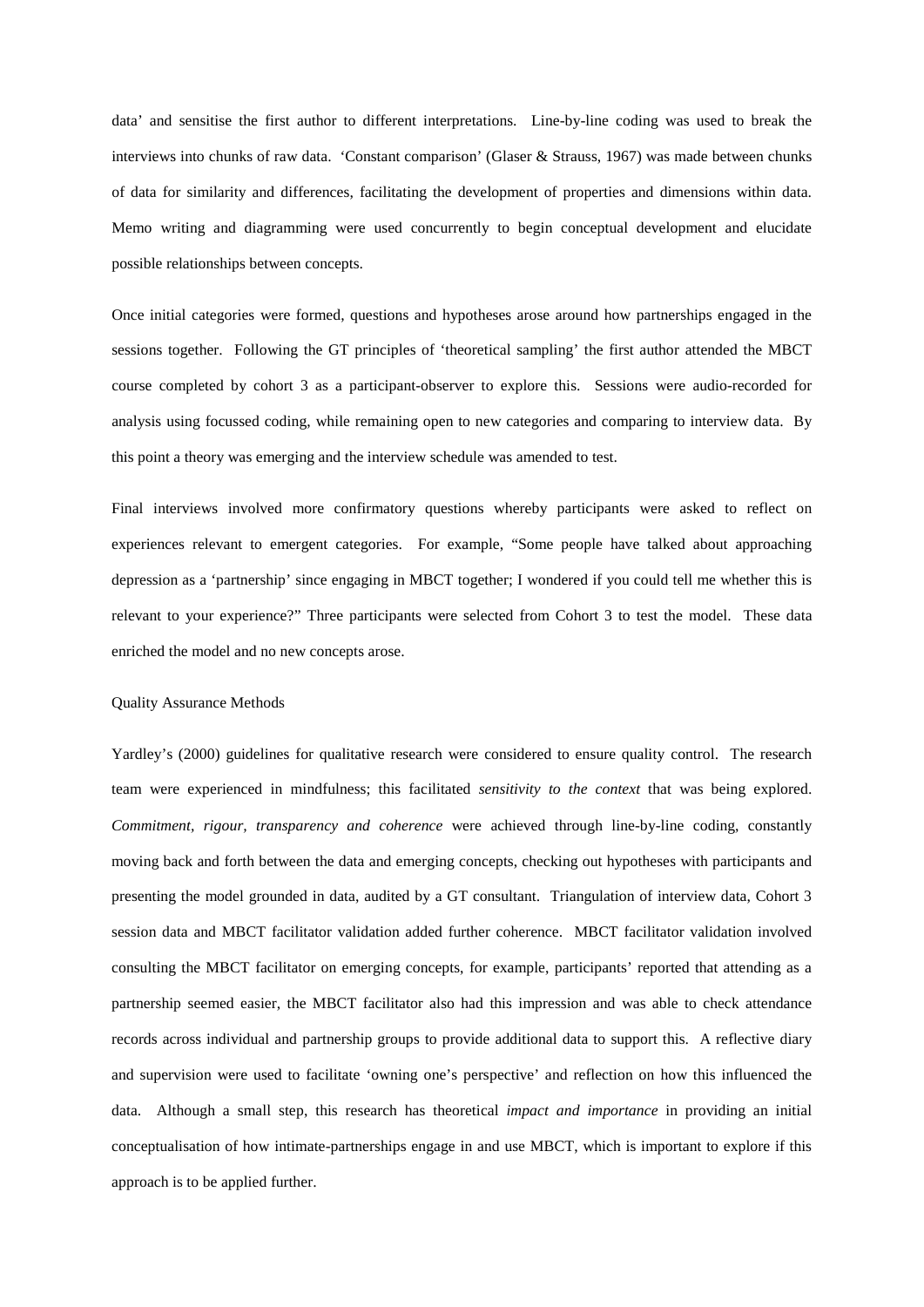#### **Results**

### Overview of the model

The model presented diagrammatically in Fig 1. illustrates the process of engaging in MBCT as a partnership. At the top of the model, contextual factors that influenced engagement with the course are outlined. These led into partnership influence on engagement with the course, which was influenced by the group process and interacted with learning new mindfulness skills. The interaction of these processes is linked to unique outcomes outlined in the influence of MBCT on the partnership. There is also an arrow in the opposite direction to highlight that these outcomes (e.g. reduced worry) seemed to reinforce the practice of mindfulness skills. A more tentative process is represented for those who did not fully engage with learning mindfulness skills, which seemed to lead to 'valuing the group process' in the absence of other changes detailed in the influence of MBCT on the partnership.

Core category: Learning new mindfulness skills together

The core category linking all the data together is the process of learning new mindfulness skills together, for example, "... you can share that and learn something new between you" (Bill). Partnerships' expectations before the group influenced how they engaged with learning new skills together and in turn learning new skills together seemed to influence the partnership and how they coped with depression.

Figure 1. about here please.

Table 2. about here please

Category A: Context for engagement with learning mindfulness

The categories comprising the "context for engagement with learning mindfulness" included subcategories "hoping to learn new skills" and "depression causes strain", which was provided as a rationale by service-users and their partners who felt it made sense to engage together because depression impacted them both: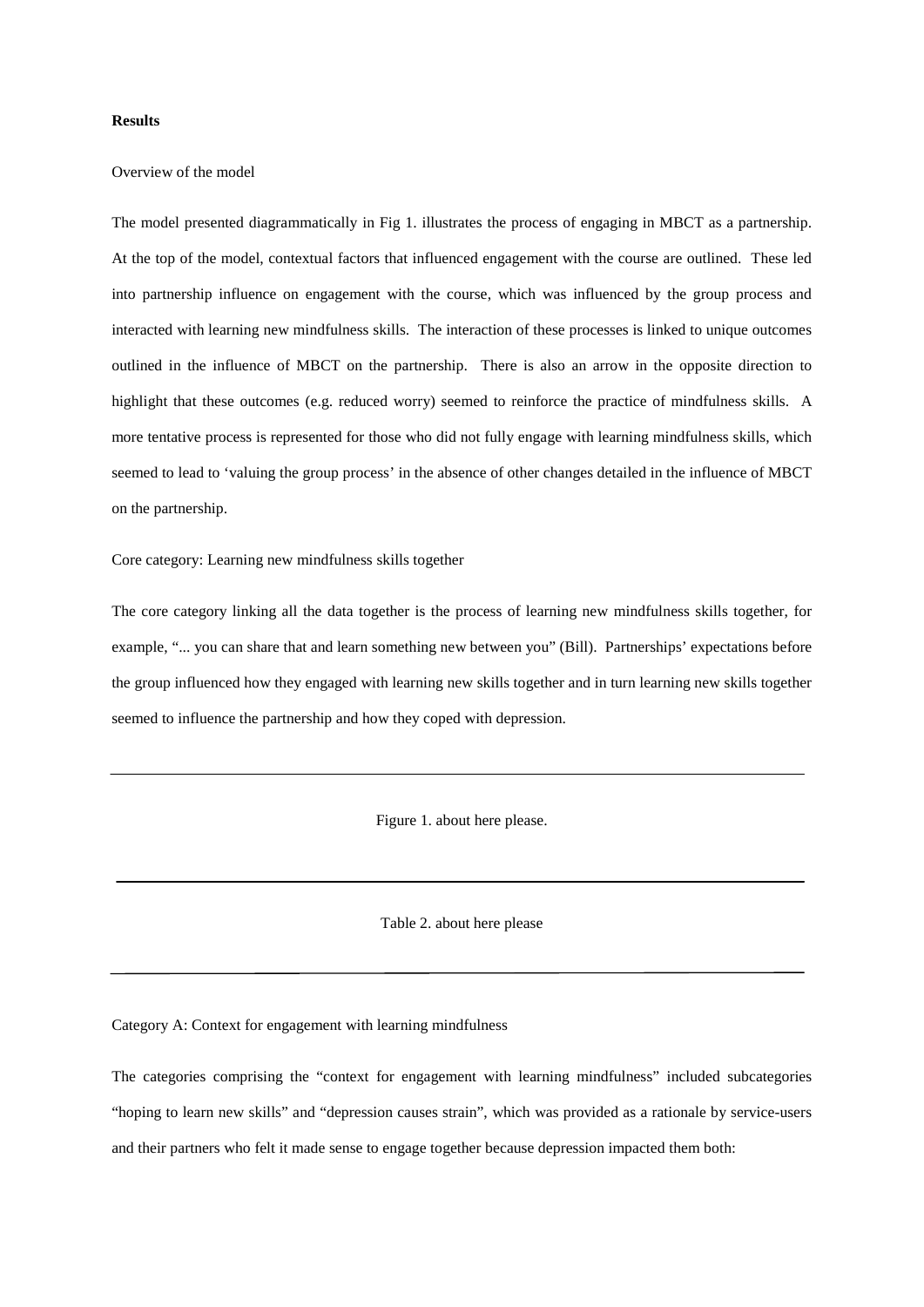"I think that is why it is quite important for the partners to be included because the strains on the partners can be probably as bad as the person going through it themselves" (Linda).

In the case of two service-users, which could be seen as negative cases, the partnerships did not fully engage in learning mindfulness skills, "meditation [...] wasn't really for me" (Rachel). These partnerships appeared to practice less, "we didn't always do the homework, we'd skip bits" (Belinda). This seemed to play a key role in not learning mindfulness, for example, "I'm sure there are other people that would get more from it than me if they could do the body scan" (Rachel).

There were several potential reasons for this, found in the data, although these have been presented tentatively because evidence came from only two service-users. There appeared to be a passive rather than active approach to the MBCT course, for example, "it can't do any harm" (Rachel) and a perceived lack of control over wellbeing, for example, "maybe it's just my time to be better" (Rachel). This has been labelled "passive approach to wellbeing", as mindfulness requires an active approach to looking after yourself, for example, regular practice and looking for warning signs. Another factor that seemed to play a role was the "severity of depression" during the course, for example, "I still wasn't properly well" (Rachel), which may have hindered engagement with mindfulness, "… relaxation, I find that really difficult, especially the 40 minutes lying and thoughts just going to dark memories" (Belinda). These participants did not report the same perceived changes as other partnerships, although they reported valuing the group process, "nice to know that somebody else was suffering a bit like you" (Rachel).

It appeared that the "quality of the relationship" did not have a strong influence on engagement with the course, as partnerships who reported they had always led fairly separate lives, "we still do our own thing" (Janine), reported similar outcomes to those who felt they had "drifted apart" (Jeff) prior to the group, and those who described team working, "we've always worked as a team" (Bill). The perceived outcomes of engaging with MBCT together are discussed later.

Category B: Learning new mindfulness skills

Participants reported several skills learned through the MBCT course, which interacted with partnership processes and were linked to positive changes.

*Using the breathing space to cope with stress*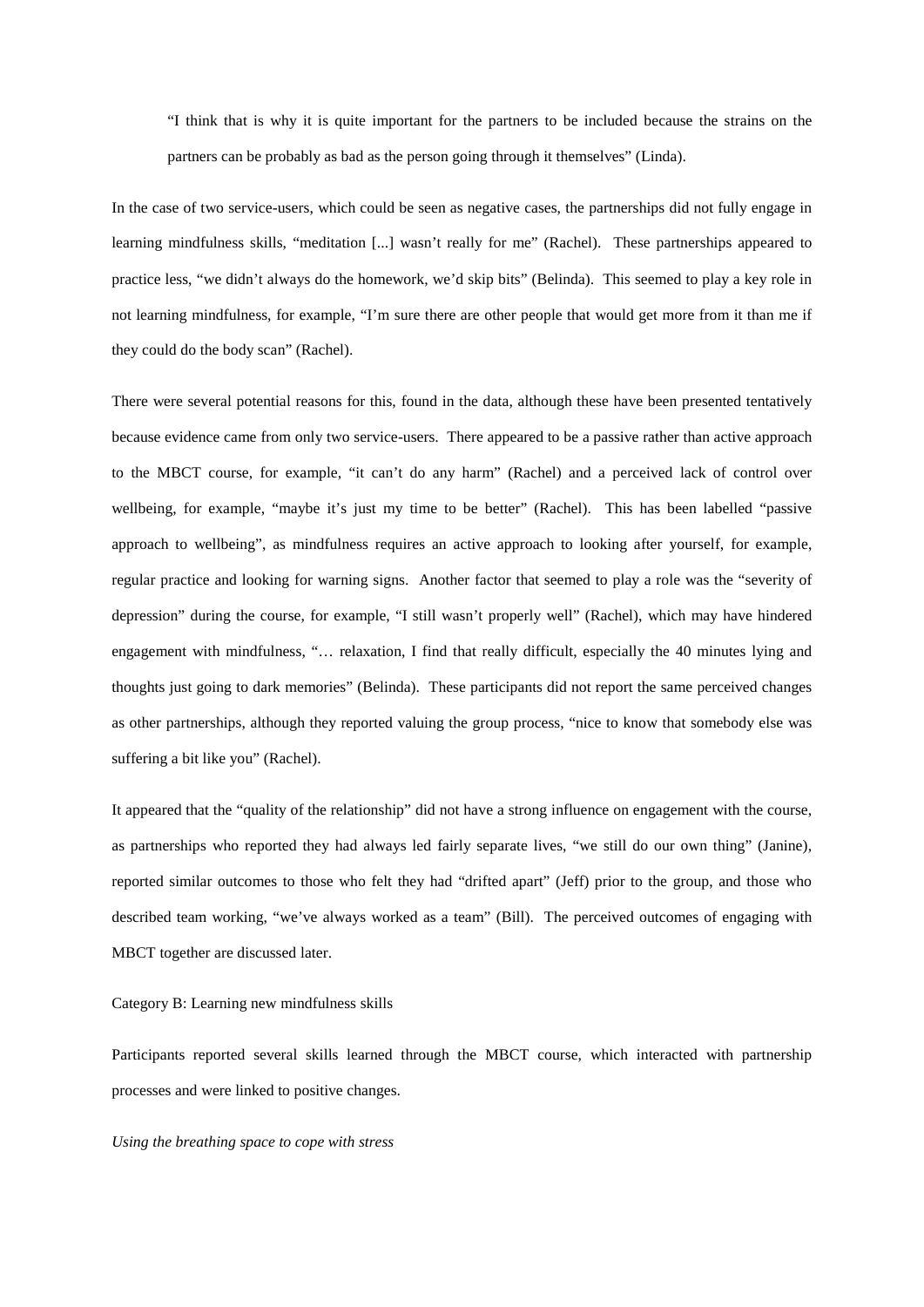The majority of participants described using the breathing space as a new way of coping with stress, "If these thoughts come into my mind of a night time, I think breathing exercises [...] whereas before I'd be awake half the night."(Rose). In partnerships who practised together, both partners reported benefitting from the breathing space:

"The thing we both get out of it,  $[...]$  is the breathing technique, um so, when I feel in times of trouble or stress, I just sort of try to switch off and breathe and you said that as well [talking to partner], when you're on the counter at work."(Jeff)

# *Changing relationship with thoughts*

This subcategory refers to "talking about thoughts not being facts that really opened my mind" (Rose), MBCT appeared to help people to step back from thoughts to "see the wood for the trees" (Bill). This was important for half of the participants.

This skill was often applied to difficulties within the relationship and pertaining to the interpersonal strain of depression, highlighting the perceived bidirectional relationship between mindfulness and partnership processes. For example, letting go of thoughts rather than ruminating on them or worrying about the future, appeared to help the relationship:

"Well it was just the thoughts, you know that go through your mind, yes what if he does it again, I won't let him do that to me again [threaten suicide], and just thinking over and over again... it was just compounding it really, not letting it go, and the mindfulness thing, just let it go, it's gone." (Rose).

### *Noticing more*

Five participants also reported "taking a bit more notice of yourself" (Bill) and the world through engaging in mindfulness practice. Paying attention in a different way was experienced as self-broadening and it was felt that mindfulness practices "enriched the day" (Sam).

"I notice things a lot more, particularly in the outdoor world, the bird sounds and trees growing, things like that that you realise you never really stop and look and consider when everything's sort of very rushed." (Janine).

Category C: Partnership influence on engagement with MBCT course

There were significant features of engaging as an intimate-partnership that influenced the process of learning new mindfulness skills.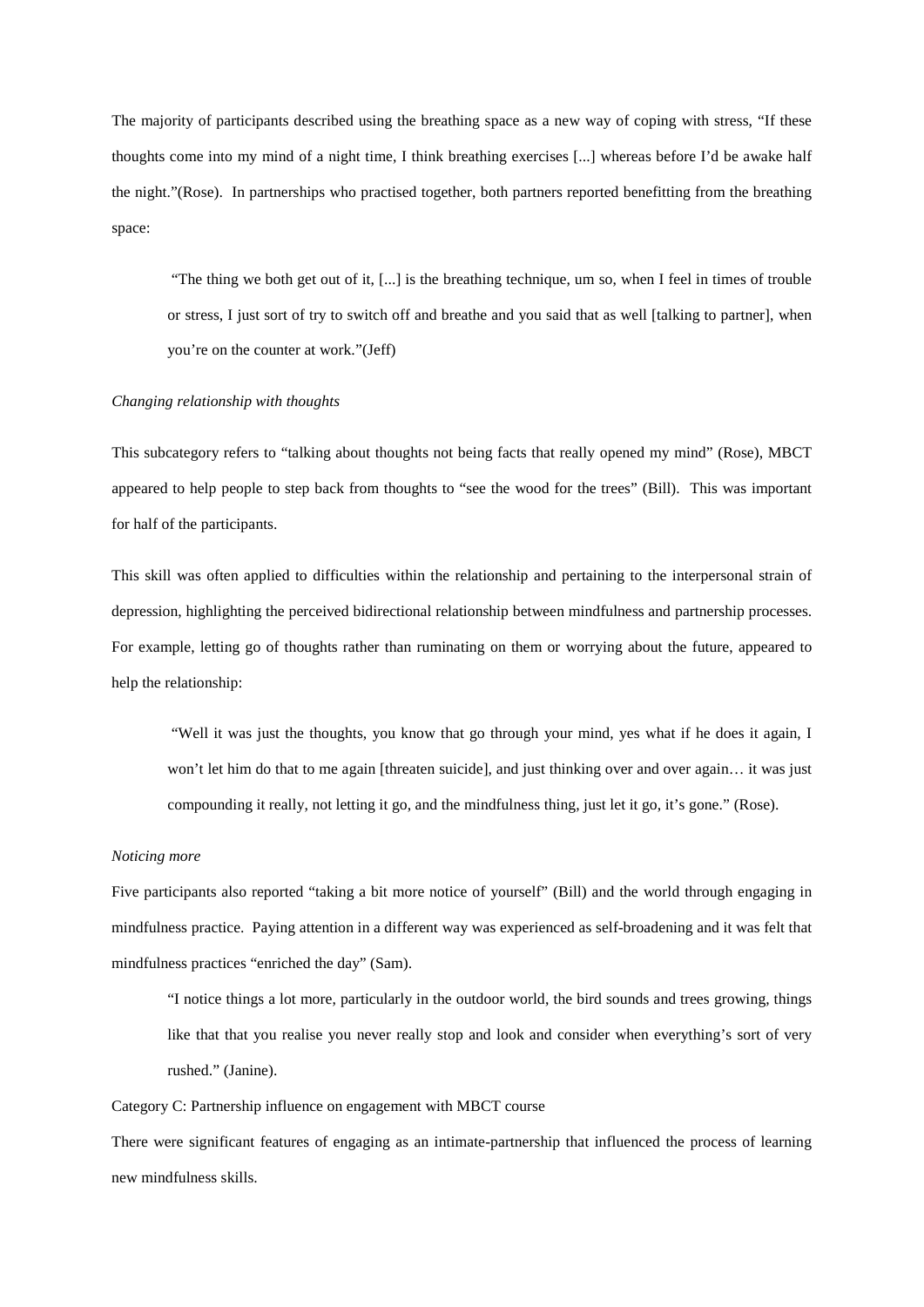#### *Mutual support for learning new skills*

It appeared that engaging in the course together often facilitated increased "commitment" to the "joint project" (Sam) of learning new skills and feelings of mutual or "collegic support" (Sam). In turn, engaging together appeared to lead to positive shifts in the partnership, further discussed in Category D.

# *Attendance improved*

Participants reported "we enjoyed coming together" (Rachel) and felt this facilitated attendance, which could be difficult when depressed and anxious, "I don't know that she would've gone to [...] every meeting if she had been on her own" (William). These data were supported by 8 participants' interviews and validated by the MBCT course facilitator who compared attendance records and noted that partnership groups were better attended than individuals' groups.

It was hypothesised that the drop-out rates and attendance may be better in the partnership group because "discussion still goes on at home" (Tom), which may help to overcome initial scepticism, "I was a very sceptical person 8 weeks ago" (Eric). Another important factor seemed to be mutual support and increased commitment because both partners had an interest in finding ways to cope with stress. This was reflected in the MBCT facilitator's experience that partnership groups seemed to move on from their initial doubt more quickly than groups for individuals.

### *Need to understand mindfulness to support it*

It was widely reported that mindfulness was not something you could easily explain to your partner, "... if I tried to go home and sort of say to Linda, OK what we did today […] it would be so [...] diluted that she wouldn't get anything out of it" (Bill). Consequently, partnership benefits might not have been gained if only one partner had done the MBCT course and could even lead to resentment, for example, "I understand what she's doing so there's no sense of resentment or discontent about her going off to do something like that." (Sam).

#### *Partnership influence on home practice*

There was a continuum of influence from "commitment to practising together", "if you're on your own, you tend to say, ah I'll do that later and whatever […] whereas if you've got a partner, you can sort of remind each other and encourage each other to do, to take time out you know" (Linda), to "mentoring", where the partner took on an active role of supporting and encouraging, "I did have to be prompted, you know if I could get away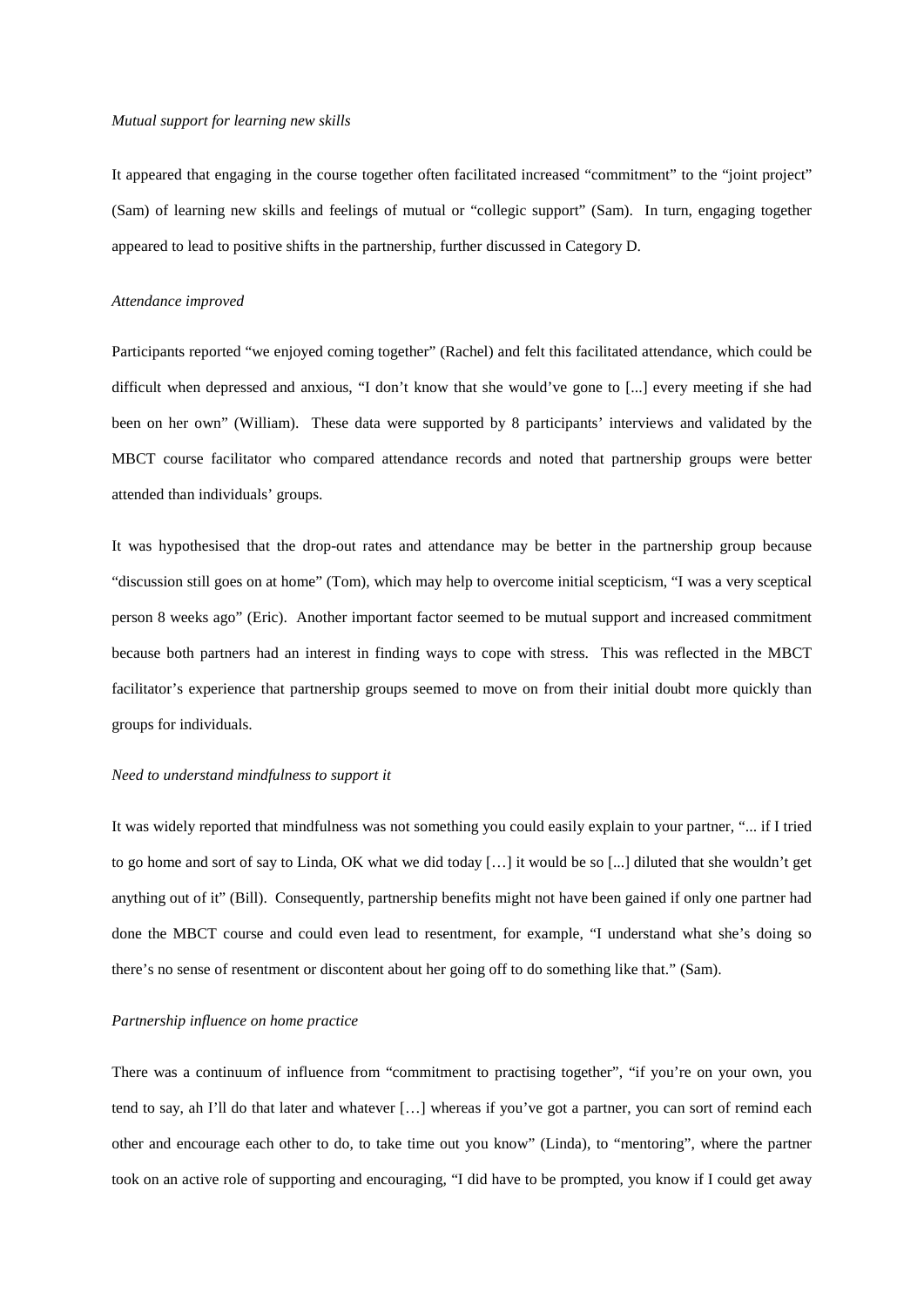with not doing it, I would... William would be reminding me" (Rachel), through to partnerships who "did them separately... I think we just maybe found different periods of time during the day where we were free" (Sam).

Some partners started with a mentoring mindset but practised together to support their partner and this seemed to lead to both individuals benefitting from mindfulness.

"... if doing it together means you will do it then that's what I'll do. But I also found in my daily work [...] I would take 3 or 4 minutes just to reassess and do a 3 minute breathing space [...] I've approached things in different ways because of it, um so yes I think it's something that everybody can, time allowing slot into their lives." (Jane)

Category D: Influence of MBCT on the partnership

Participants reported various changes and improvements that they linked to engaging in the MBCT course together.

#### *Increased empathy and understanding*

Doing the course together seemed to facilitate increased understanding of how they each 'suffer' (Bill), "I've gained from the course, a little bit of understanding and a little bit of somewhere I can come to listen to what has been going on" (Jane) and a more "sympathetic attitude" (Sam) towards suffering.

Six participants referred to increased empathy and the data suggested that these effects were not solely due to learning mindfulness skills, but through the interaction of learning mindfulness skills together.

#### *Reconnecting with each other*

Through doing the MBCT course together, the partnerships felt they were "really communicating" (Bill) in a way they had not for a while. Many people described that the process "brought us closer" (Jeff) or that their relationship was "stronger, I mean we were a strong couple anyway, but I think our foundations were shaken" (Rose). Eight participants referred to this and it seemed particularly important for partnerships where depression had caused stress for both partners.

# *Sharing relapse prevention*

It could be hypothesised that any kind of partnership intervention might lead to "reconnecting". However, MBCT seemed to add something on top of the fact that they attended in partnership; for four partnerships it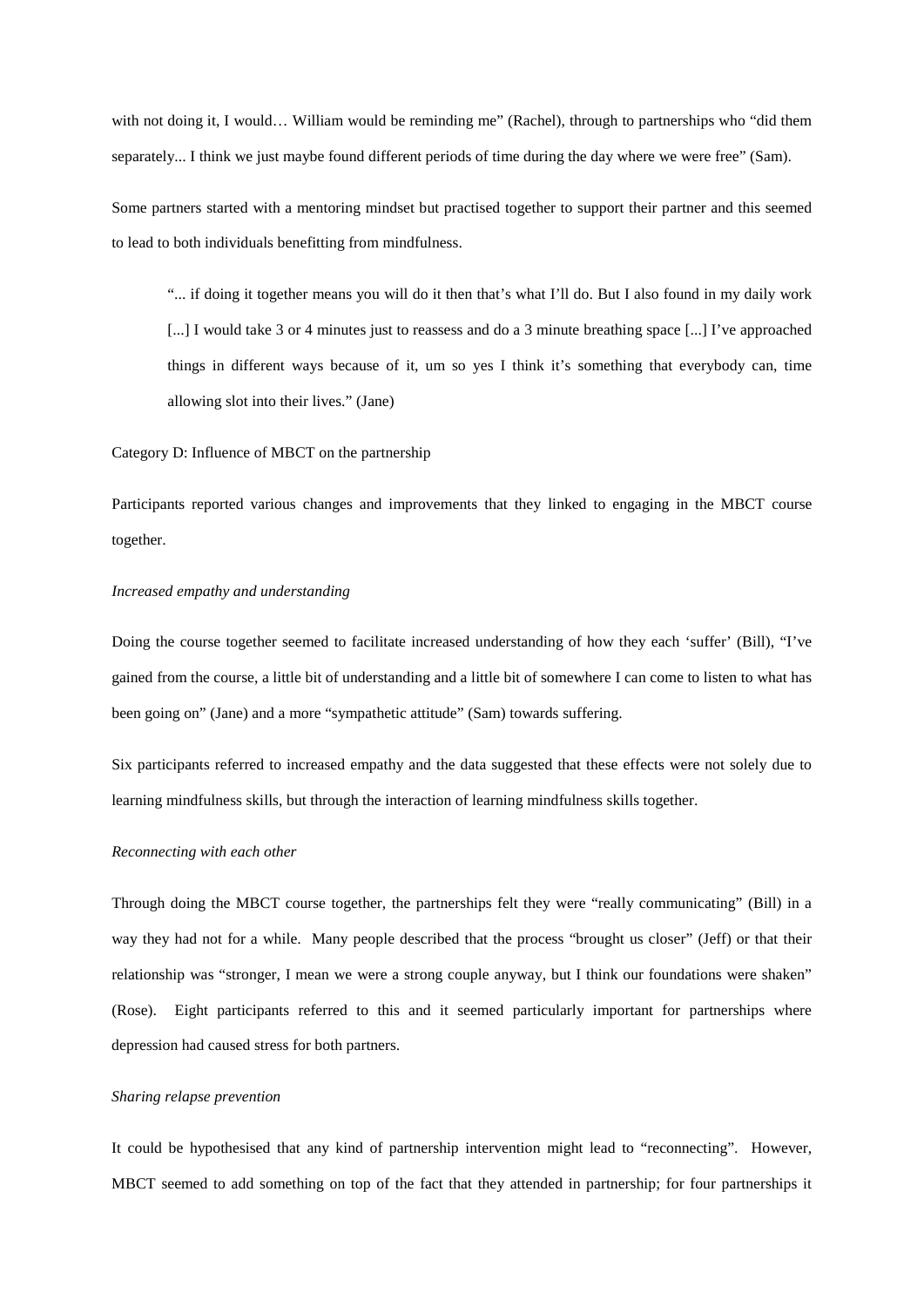seemed to provide a shared resource that they could turn to in times of stress. This was referred to as "skilling the carer" in that "it gave the person who was well, like a tool to be able to use it to encourage their partner to participate and do things" (Sam). This process seemed to transform 'depression' and 'stress' into something that can be shared by the partnership, "… this is another thing that you can work on together" (Bill).

# *Feeling better, doing more*

There appeared to be a positive cycle of feeling better and doing more, reported by six participants, which was entered during the MBCT course. This appeared to be connected to learning mindfulness skills, for example, having the breathing space to draw upon, and also feeling less alone in depression.

"I was becoming quite insular, as I said last week and I couldn't be bothered to do things. Whereas this past week, well you know I went to lunch with my friend last week and that was really nice and that was quite a big thing for me." (Claire).

#### *Reduced worry*

This was reported in two partnerships, by both the 'service-user', "it's really all come together now, I think that's due to the mindfulness course again because I think because I'm more settled and I don't worry" (Tom) and by 'partners', "he doesn't seem worried about anything like that at all, his attitude towards people has changed, I think he can really see things as they are" (Linda). This could be connected to mindfulness skills of changing relationship with thoughts and living in the present and was experienced as a dramatic change, for example, "I used to famously say, if I had nothing to worry about, I was worried" (Tom).

### Category E: Group Process

The group was experienced by most participants as a safe, equal learning environment that facilitated learning new skills. This group process of sharing and normalising was valued even when participants did not fully engage with learning new mindfulness skills.

#### *Learning in a safe, equal environment*

It seemed an important foundation for sharing and learning that the group was a safe space. This was experienced as a positive part of the MBCT course, "It was brilliant because it was non-judgemental, you didn't know which one had the depression… it was fabulous." (Rose).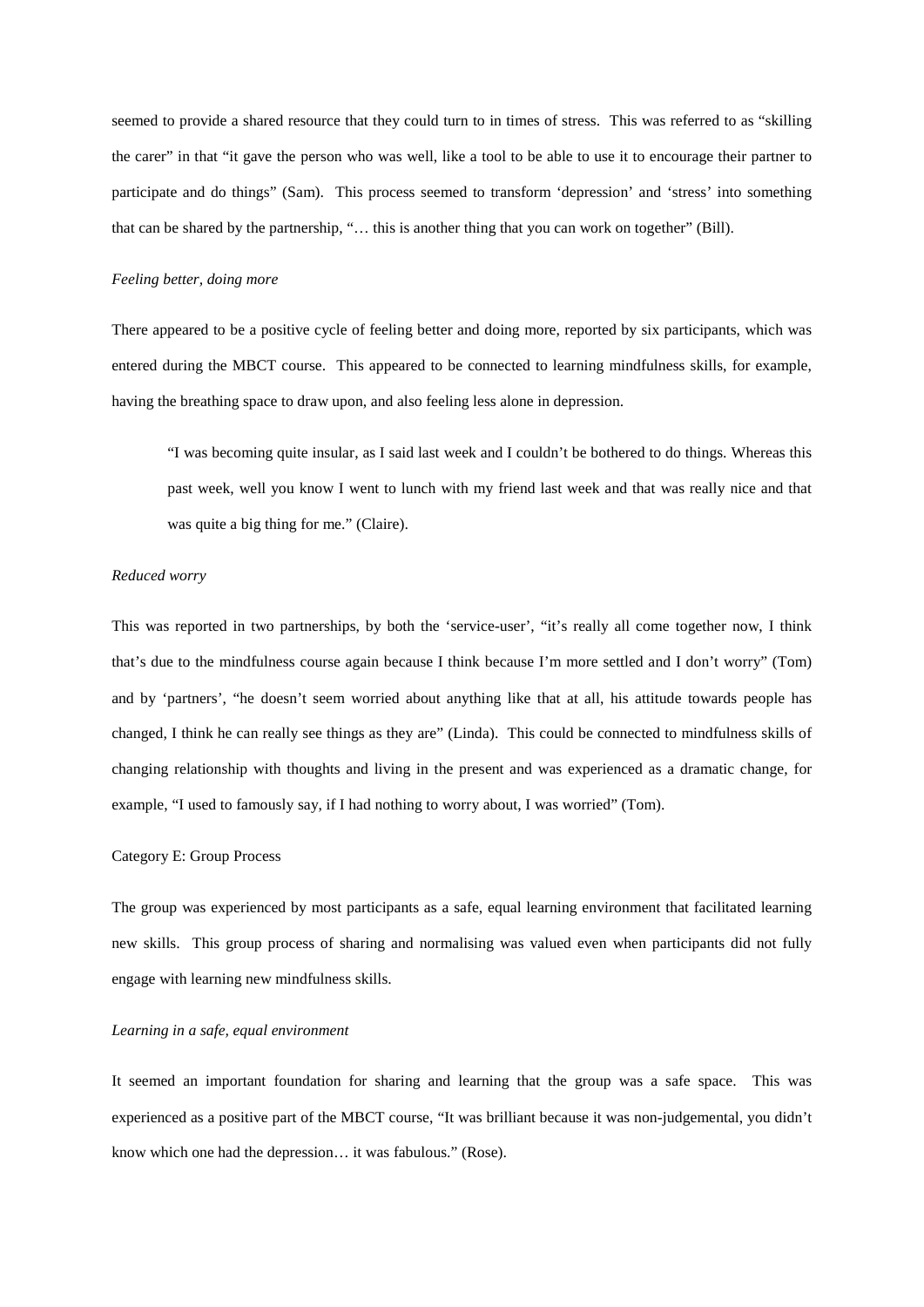#### *Sharing helps*

Sharing experiences with other partnerships who had gone through similar challenges was experienced as helpful for both partners, "I think one of the good things about the groups is that you can talk to people who are going through exactly the same situation as yourself and I think that is a huge benefit" (Linda).

#### *Putting problems in perspective*

The process of sharing experiences in the group also facilitated normalising and putting problems in perspective for five participants, this was linked to feeling better about one's own position, "I just felt quite lucky actually that I hadn't been that bad" (Bill).

#### *Level of commitment to the group*

These positive factors about the group were experienced to different degrees. In Cohort 1 there was a large group of committed partnerships and the group process was experienced as a very positive and valuable part of the learning, "it was so good that all the people came to every session… because we were all getting so much from it" (Rose). In contrast, Cohort 2 experienced high drop-out and this seemed to negatively impact on the group experience, "it sort of broke the group" (Sam). There were views about those who struggled in the group, some people linked this to not being well enough to attend, "if you're poorly, I do realise how at times how tough it can be" (Sam). It seemed a frustrating and isolating experience to be in a group with someone whose 'mind was closed' (Janine), for example, "we felt like the only couple who were positive really about what was going on" (Janine).

#### *Valuing the group process over mindfulness*

For those who appeared less engaged with learning mindfulness skills, there was still a sense that they valued the group process and gained something from this. Speaking about the group experience, Rachel said: "I enjoy that, I was keen to hear what other people had to say"; her partner also felt sharing in the group was positive for her, "... it made her realise that she could do things" (William)

# Category F: Outside influences on perceived change

Perceived changes and improvements were thought to be facilitated by a combination of factors, not just engaging in MBCT together.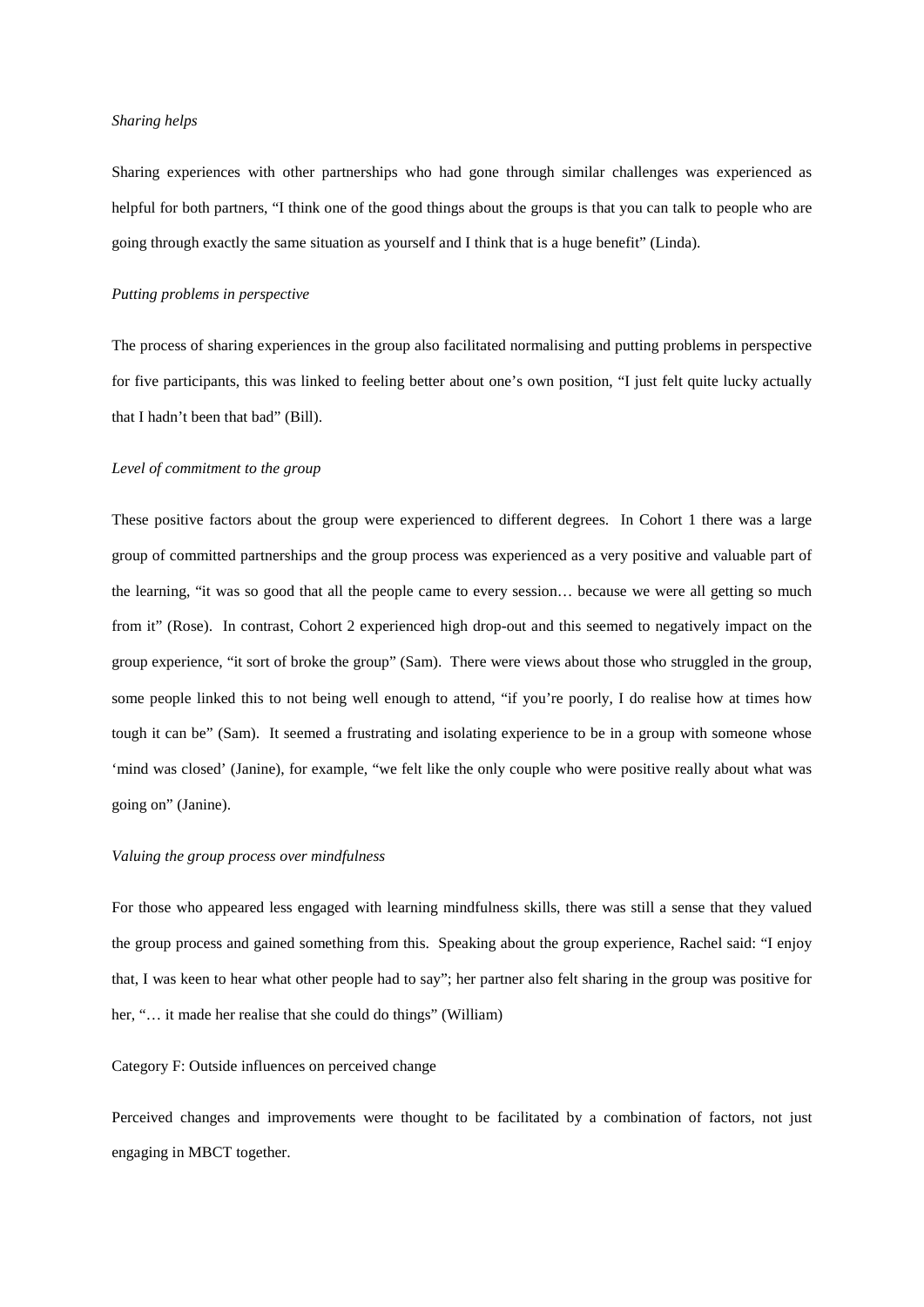For some, it was difficult to untangle the different factors that may have influenced change, although mindfulness was positioned as an important factor, "I think it's possibly not just the course, I think it's everything. I think the course has been a part of the jigsaw" (Jane) "an important part" (Jeff). Some participants noted that they had more time for each other since retiring, or since their children had grown up they "haven't got the distractions of children" (Bill) and in that context they felt "It just suited us both being there, at that time of life" (Jeff). Thus, the partnership's context appeared to impact on how much they engaged with the MBCT course and the impact it had on them.

## **Discussion**

The purpose of this study was to develop a model of the process of engaging in an MBCT course as a partnership. The model depicts the journey that most partnerships followed when learning new mindfulness skills together. This process incorporates how expectations, experience of depression and quality of relationship prior to engaging in MBCT appeared to influence course engagement. It presents an explanatory map of how mindfulness skills appeared to be learned, in the context of the partnership, supported to a lesser or greater degree by the group process. The model shows how the reciprocal influences of partnership engagement and MBCT appeared to lead to some unique outcomes for individuals and the partnership. More tentatively an alternative journey for partnerships who were less engaged in the core process of learning new mindfulness skills together is also included.

Some of the findings are consistent with proposed mechanisms of mindfulness outlined in the introduction, notably decentering (Sauer & Baer, 2010), self-compassion (Baer, 2010) and self-broadening (Carson et al., 2006; 2007). Whilst the partnerships in this study were not experiencing significant marital distress, they did present an interpersonal picture of stress and depression causing strain on both partners that reflected systemic theory (Jones & Asen, 2000). Some of the findings can be helpfully framed within interpersonal theories of depression.

Positive outcomes seemed to transpire for partnerships who described themselves as a good 'team' equally to those who had 'drifted apart' and those who seemed to lead fairly 'separate lives'. While it was positive that a similar process was followed regardless of the quality of the relationship, it is important to note that these variations in the relationship were within the context of non-discordant intimate-partnerships where partners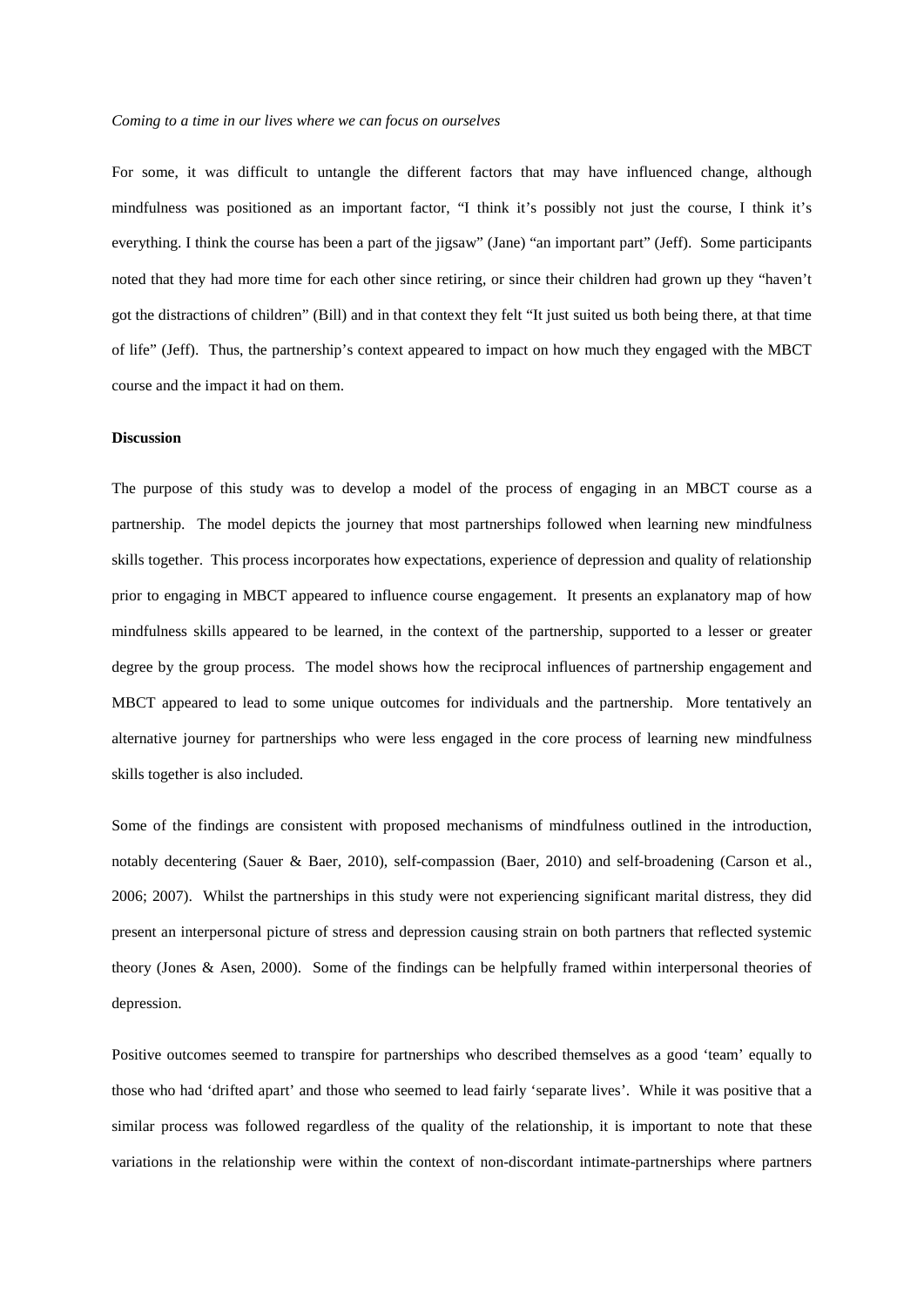were willing to engage in MBCT together. Thus, although there was some variation in relationship quality, they were on the whole stable and supportive. Thus, the process depicted by this model may not apply to discordant intimate-partnerships. A uniting factor across the partnerships was that all partners felt that depression had caused strain on both of them, which presented a rationale for engaging together.

Although those who led fairly separate lives tended to practise separately, they still discussed mindfulness at home and noted greater commitment to the course. Similarly, those who had drifted apart started with a mentoring approach to practice, but appeared to become more committed to practising together as mutual benefits were noticed. This finding is consistent with Intentional Systemic Mindfulness (ISM; Shapiro & Schwartz, 2000), which proposes a feedback loop, where cultivating mindfulness facilitates further intention to practice and mindfulness continues growing. ISM focuses on the individual, thus the proposed model extends this idea to partnerships. Additionally, committing to practise together appeared to bolster home practice as participants could encourage each other to practice.

Validating participant data, MBCT course facilitators noted that partnership groups showed better attendance and engagement with home practice than individual groups. Research has related amount of home practice to improvements in mindfulness, symptoms and wellbeing (Carmody & Baer, 2008; Orzech, Shapiro, Brown & McKay, 2009). Small scale studies have suggested that, among other variables, lack of group support, motivation, and negative views of others may hinder practice (e.g. Langdon, Jones & Hutton, 2011). The present model suggests that engaging together may facilitate greater engagement with home practice, potentially because it addresses some of these hindering factors.

The group process was positioned as valuable, particularly sharing and feeling less isolated through hearing others' experiences and putting one's own problems into perspective, reflecting Yalom's group therapeutic factor of *universality* (Yalom & Leszcz, 2005). Similarly, the concept of *cohesiveness* could be applied to understanding the divergent process of Cohort 2. In Cohort 1 and 3, the data around 'sharing helps' indicated that the group members felt a sense of belonging, acceptance and validation in the group setting. Within Yalom's theory this could be framed as a cohesive group that facilitated personal growth. In contrast, Cohort 2 seemed to struggle to develop a sense of cohesion in view of the high drop-out and perceived challenges in this group. One of the perceived challenges was participants' frustration that others were not open-minded. Openmindedness has been positioned as a helpful starting point for learning mindfulness skills (Kabat-Zinn, 1994).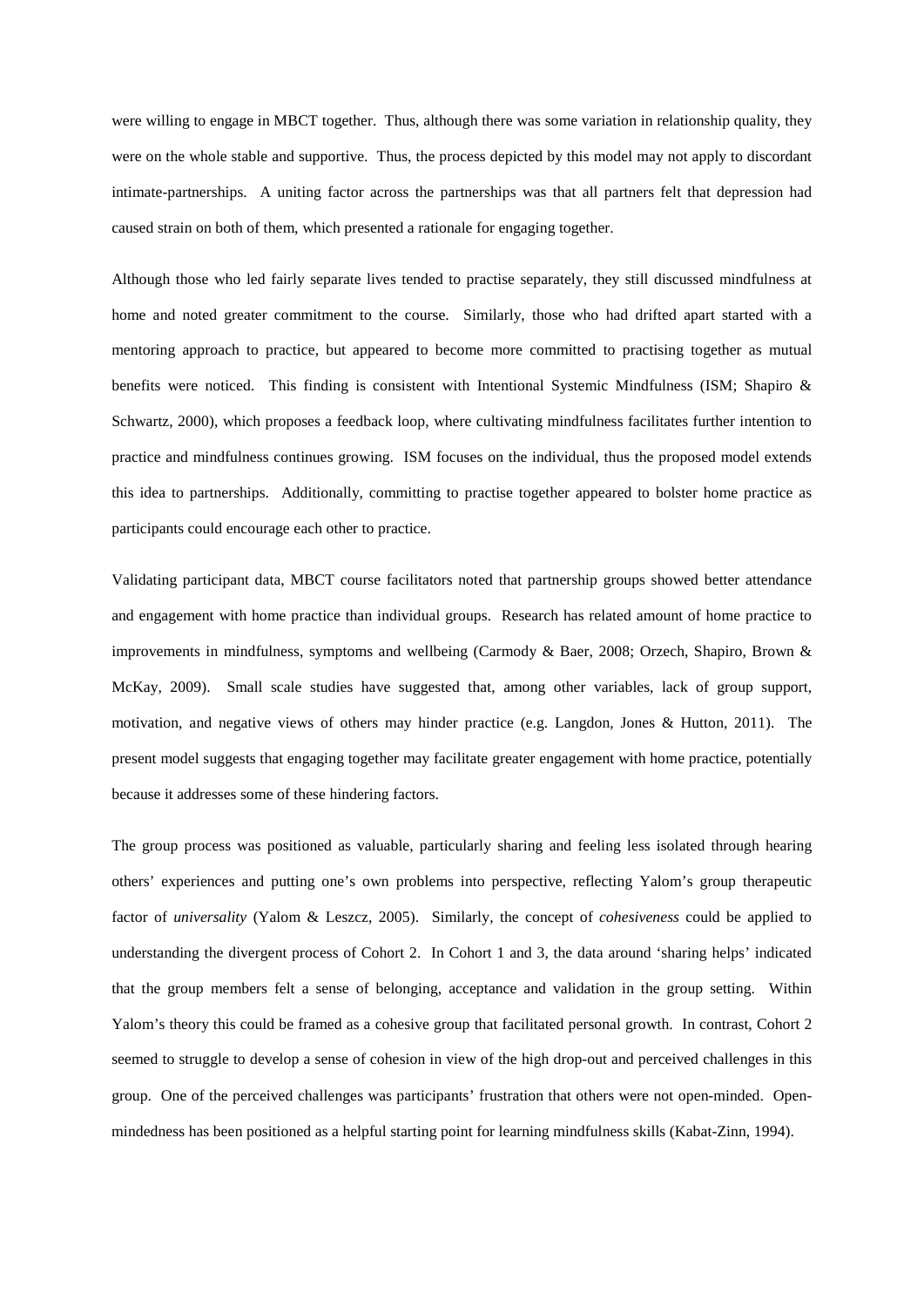There was a process for a minority of participants of valuing the group experience over learning mindfulness skills. This echoed previous research on mindfulness groups, for example, Dobkin (2008) found that participants valued the group experience, feeling that it was more powerful than engaging as an individual. It was not completely evident what conditions led to this alternative process, although, having more severe depressive symptoms during the course appeared to hinder engagement with home practice. MBCT is positioned as a relapse prevention intervention, thus it is ideally offered while the person is in recovery (Segal et al., 2002). Another potentially significant factor was a passive approach to well-being, which has arisen in a similar GT study where one participant positioned herself as in receipt of a treatment and therefore did not engage with home practice and reported little improvement (Mason & Hargreaves, 2001). These pathways require further exploration.

The process of noticing more and reconnecting with each other through engaging in MBCT together could be understood in line with Carson et al.'s (2006) positioning of mindfulness as a self-broadening activity and Aron and Aron's (1997) self-expansion model of relationships. Participants' accounts suggest that MBCT was a selfbroadening experience and facilitated different conversations and ways of being together, which led to feeling more connected and noticing improvements in their relationship. Consistent with the Intentional Systemic Mindfulness model (Shapiro & Schwartz, 2000), noticing the growth of mindfulness in daily life and relationships may have contributed to increased commitment to practice both informally and formally.

Qualities of empathy and mindfulness have been linked in research (Wachs & Cordova, 2007). The current model suggests a process of increased empathy and understanding through engaging in the course together. It could be hypothesised that increased empathy and compassion might protect against depression in the longerterm, as theoretically it appears to be the antithesis of high expressed-emotion, and improving the interpersonal relationship may protect against depression (Beach et al., 1990). This could also be helpfully considered within attachment theory, as developing mindfulness has the potential to enhance emotional attunement and increase receptivity (Siegal, 2007), which may provide a way of theoretically understanding how practising mindfulness together appears to lead to these improvements in relationships and protect against depression. This requires testing longitudinally, and would likely depend on whether partnerships continue with practice.

The model depicts a process of learning different ways to cope with stress, such as using the breathing space to switch out of autopilot and letting go of worries. This appears consistent with 'decentering' as a mechanism of change in mindfulness (Sauer & Baer, 2010). Additionally, engaging as an intimate-partnership appeared to be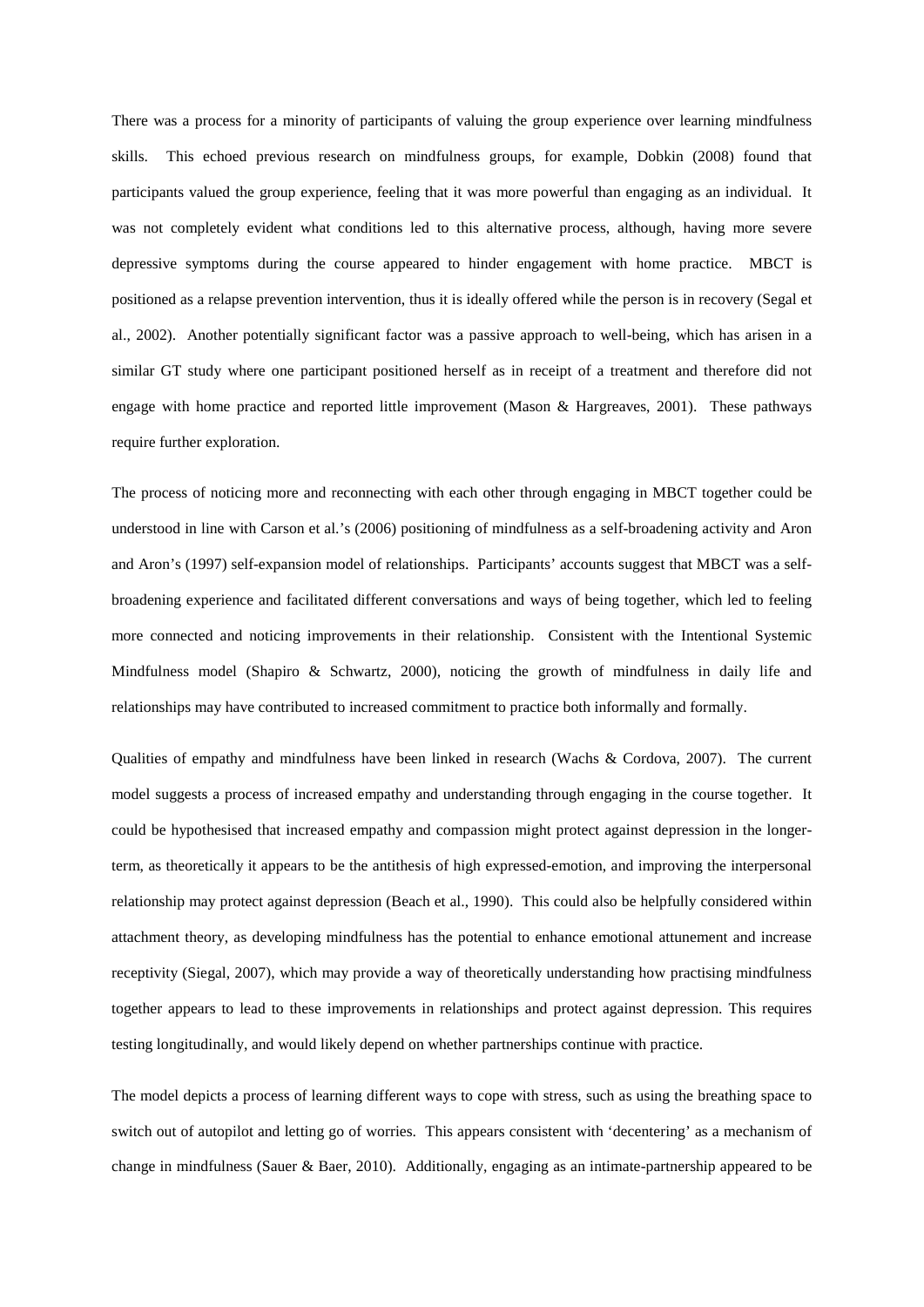related to unique outcomes not identified in previous literature, notably, 'sharing relapse prevention', which is linked to both partners having mindfulness and decentering skills to draw on when stress arises. While Carson et al (2004) were not investigating depression, they did find improved 'dyadic coping' in healthy couples following MBSR, which may present a similar process.

Systemic couples theory (Jones & Asen, 2000) can be applied to consider the process of decentering in a partnership. Some partnerships described previous patterns of communicating whereby the partner suffering low mood was met with anger or silence, which fed into a systemic feedback loop. In the process of 'changing relationship with thoughts', it appeared that both partners were more able to let go of anger and worries or to suggest using the breathing space as a way of approaching stress (e.g. 'sharing relapse prevention'). Decentering from negative thoughts in an interpersonal context potentially provides an exit from complex feedback systems, as partnerships become more aware of their internal and interpersonal processes through practising mindful awareness.

In view of the small sample size, this model was tentative and findings should be treated with caution. The participants were all White-British and came from a metropolitan area, which limits the transferability of the findings to different cultures. Furthermore, in view of the partially self-selected sample, it was not clear whether the theory would apply to discordant partnerships or partnerships who left the MBCT course early, who arguably had more ambivalent feelings about the course. Similarly, it was not entirely clear why some people did not fully engage in learning mindfulness skills: due to the small subset that followed this journey these categories were not saturated and required further testing.

It would be valuable to monitor relapse rates from the partnership group compared to individuals' groups to see whether involving an intimate-partner is related to reduced relapse. In line with the focus on understanding the process of engaging as a partnership, it would be helpful to measure variables that indicate potential mechanisms of change, such as self-compassion, relational empathy, mindfulness, decentering, self-broadening, quality of relationship, dyadic coping and interpersonal predictors of depressive relapse (e.g. expressed emotion, perceived criticism, social support).

Partnerships reported enjoying attending the MBCT course together and felt a sense of mutual support for learning new skills that facilitated commitment to the course. In view of the numerous positive experiences and absence of negative experiences, it seems valuable to recommend that healthcare practitioners consider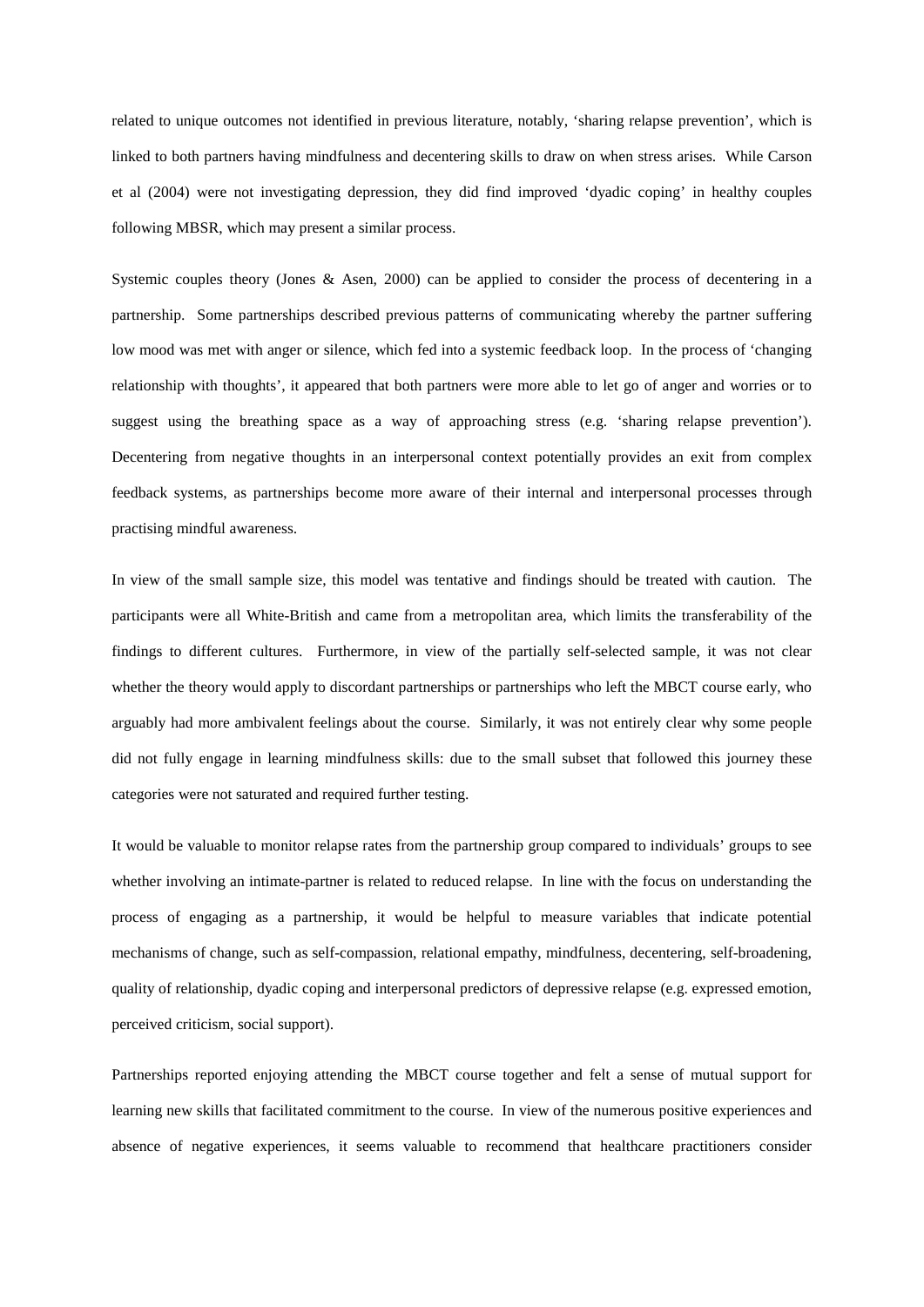providing partnership groups. This might be a useful way to engage partners in service-user care in line with policy (DoH, 2002).

Some partnerships directly applied mindfulness skills to their relationship. This might have reflected differences in need. However, those who were able to apply mindfulness in the context of the intimatepartnership appeared to value this, for example, letting go of anger pertaining to a partner's depression and increasing empathy. Integrating systemic and mindfulness theory in light of these findings, it could be suggested that turning mindful awareness towards the relationship context potentially enables stepping out of complex feedback systems that may provoke depressive relapse and caregiver burden. It might be beneficial to consider this more explicitly in the MBCT course for partnerships, to encourage partnerships to think about how they can apply mindfulness skills together.

In conclusion, the grounded theory of 'learning new mindfulness skills together' represented a preliminary theory of the interacting processes involved in engaging with MBCT as a partnership. For most participants, there seemed to be reciprocal influences of learning mindfulness skills and engaging in a self-broadening activity as a partnership that positively influenced each other in a feedback system, leading to a more mindful, compassionate, shared approach to stress and depression. This provided a new synthesis across a range of interpersonal and mindfulness theories to offer a tentative new theory with unique elements. Further qualitative and quantitative research should be undertaken to refine aspects of the model and test hypotheses pertaining to intimate-partnership and mindfulness processes in depressive relapse.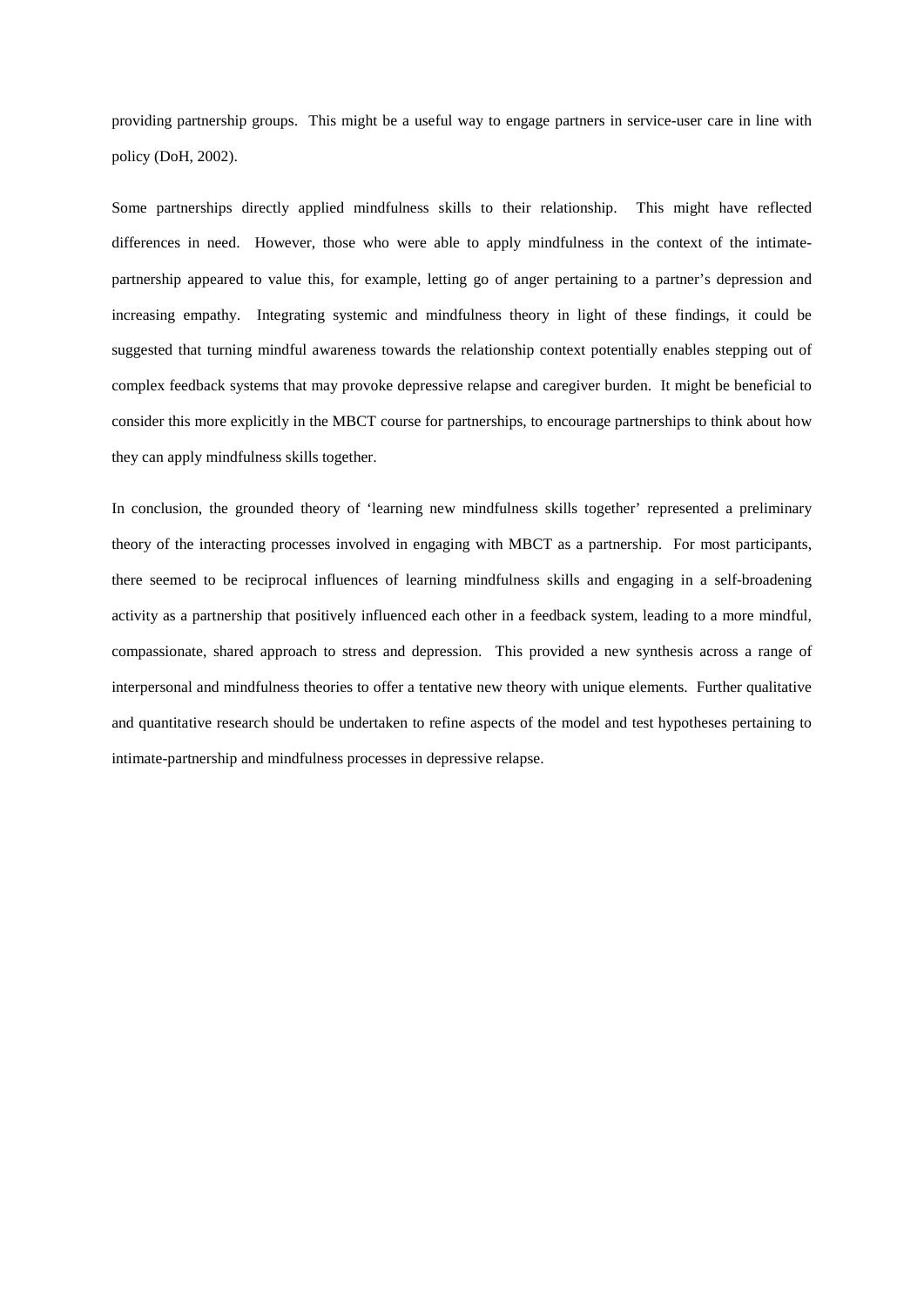### **References**

- Aron, A., & Aron, E. N. (1997). Self expansion motivation and including other in the self. In S. Duck (Ed.), *Handbook of Personal Relationships: Theory, Research and Interventions* (pp. 251-270). Chichester: Wiley.
- Backs-Dermott, B. J., Dobson, K. S., & Jones, S. L. (2010). An evaluation of an integrated model of relapse in depression. *Journal of Affective Disorders*, *124*, 60-7.
- Baer, R. A. (2010). Self-compassion as a mechanism of change in mindfulness and acceptance-based treatments. In R. A. Baer (Ed.), *Assessing Mindfulness and Acceptance Processes in Clients: Illuminating the Theory and Practice of Change.* (pp. 135-154). USA: New Harbinger Publications.
- Barnes, S., Brown, K. W., Krusemark, E., Campbell, W. K., & Rogge, R. D. (2007). The role of mindfulness in romantic relationship satisfaction and responses to relationship stress. *Journal of Marital and Family Therapy, 33*, 482-500.
- Beach, S., Sandeen, E. & O'Leary, K. (1990). *Depression in Marriage: A Model for Etiology and Treatment*. New York: Guilford Press.
- Benazon, N. R., & Coyne, J. C. (2000). Living With a Depressed Spouse. *Journal of Family Psychology*, *14*, 71- 79.
- Block-Lerner, J., Adair, C., Plumb, J. C., Rhatigan, D. L., & Orsillo, S. M. (2007). The case for mindfulnessbased approaches in the cultivation of empathy: Does nonjudgmental, present-moment awareness increase capacity for perspective-taking and empathic concern? *Journal of Marital and Family Therapy, 33*, 501- 516.
- Bodenmann, G., Plancherel, B., Beach, S. R. H., Widmer, K., Gabriel, B., Meuwly, N., . . . Schramm, E. (2008). Effects of coping-oriented couples therapy on depression: A randomized clinical trial. *Journal of Consulting and Clinical Psychology, 76*, 944-954.

British Psychological Society (2006). *Code of Ethics and Conduct*. Leicester: The British Psychological Society.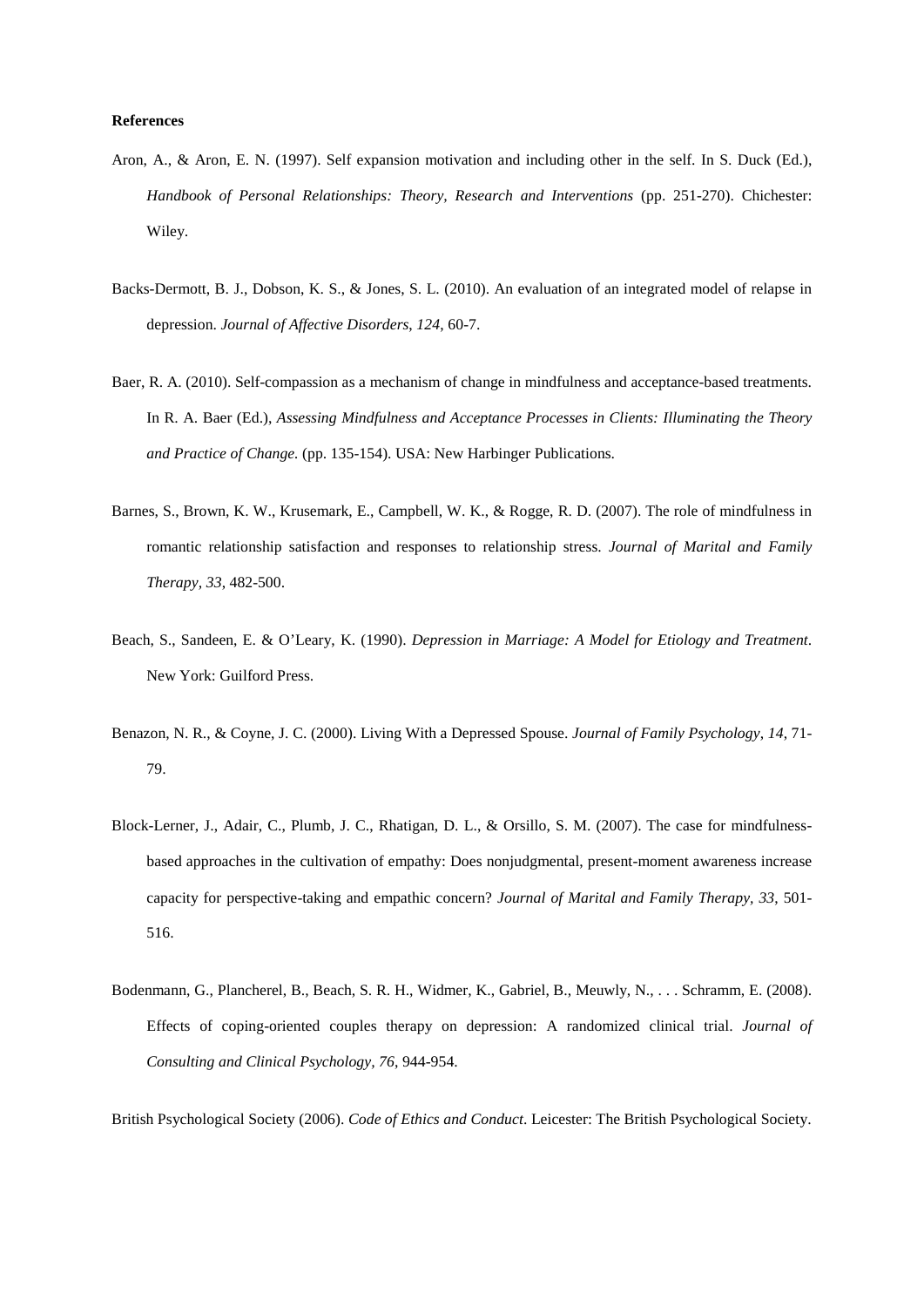- Carmody, J., & Baer, R. (2008). Relationships between mindfulness practice and levels of mindfulness, medical and psychological symptoms and well-being in a mindfulness-based stress reduction program. *Journal of Behavioral Medicine, 31,* 23-33.
- Carson, J. W., Carson, K. M., Gil, K. M., & Baucom, D. H. (2004). Mindfulness-based relationship enhancement. *Behavior Therapy, 35*, 471-494.
- Carson, J. W., Carson, K. M., Gil, K. M., & Baucom, D. H. (2006). Mindfulness-based relationship enhancement (MBRE) in couples. In Ruth A. Baer (Ed.), *Mindfulness-based treatment approaches* (pp. 309-331). Burlington: Academic Press.
- Carson, J. W., Carson, K. M., Gil, K. M., & Baucom, D. H. (2007). Self-expansion as a mediator of relationship improvements in a mindfulness intervention. *Journal of Marital & Family Therapy, 33*(4), 517-528.
- Cohen-Katz, J. (2004). Mindfulness-based stress reduction and family systems medicine: A natural fit*. Families, Systems, and Health, 22*, 204–206.
- Cohen-Katz, J., Wiley, S., Capuno, T., Baker, D.M., & Shapiro, S. (2004). The effects of mindfulness-based stress reduction on nurse stress and burnout: A quantitative and qualitative study. *Holistic Nursing Practice, 18,* 302-308.
- Corbin, J. & Strauss, A. (2008). *Basics of Qualitative Research* (3<sup>rd</sup> Ed). London, UK: Sage Publications Ltd.
- Coyne, J. C. (1976). Toward an interactional description of depression. *Psychiatry, 39,* 28-40.
- Cuijpers, P., Geraedts, A.S., van Oppen, P., Andersson, G., Markowitz, J.C., & van Straten, A. (2011). Interpersonal psychotherapy for depression: A meta-analysis. *American Journal of Psychiatry, 168* (6), 581-592.
- Department of Health (2002). *Developing Services for Carers and Families of People with Mental Illness.* London: Department of Health Publications.
- Eubanks Gambrel, L., & Keeling, M. L. (2010). Relational aspects of mindfulness: Implications for the practice of marriage and family therapy. *Contemporary Family Therapy, 32*, 412-426.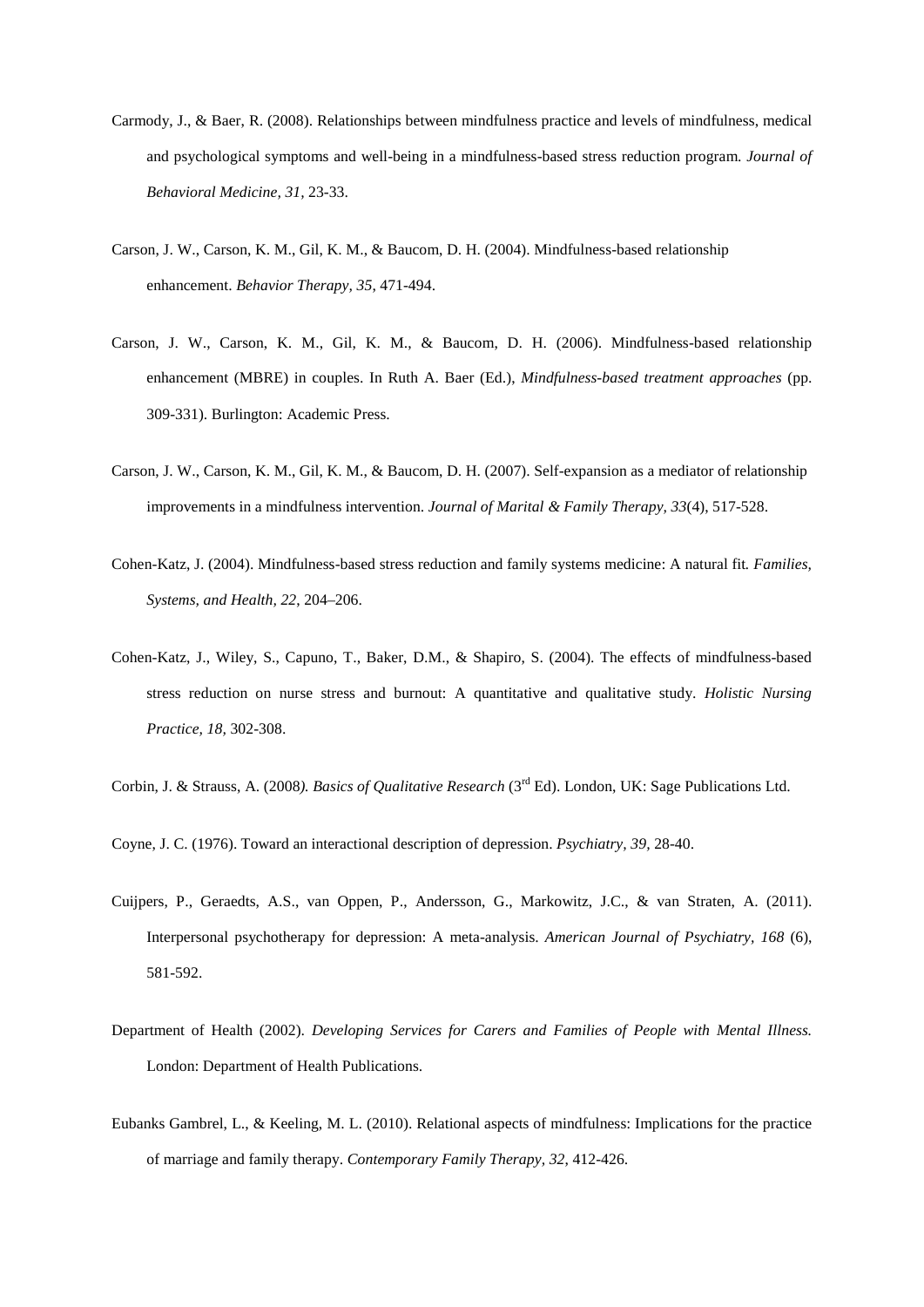Giesler, R.B., & Swann, W.B. (1999). Striving for confirmation: The role of self-verification in depression. In T. E. Joiner & J. C. Coyne (Eds.), *The Interactional Nature of Depression: Advances in Interpersonal Approaches* (pp. 189-212). Washington, DC: American Psychological Association.

Glaser, B., & Strauss, A. (1967). *The Discovery of Grounded Theory*. Chicago: Aldine.

- Hammen, C. (1991). The generation of stress in the course of unipolar depression. *Journal of Abnormal Psychology, 100,* 555–561.
- Hayhurst, H., Cooper, Z., Paykel, E. S., Vearnals, S., & Ramana, R. (1997). Expressed emotion and depression. A longitudinal study. *British Journal of Psychiatry, 171,* 439-443.
- Hinrichsen, G. A, & Pollack, S. (1997). Expressed emotion and the course of late-life depression. *Journal of Abnormal Psychology*, *106*, 336-40.
- Hooley, J. M. (1986). Expressed emotion and depression interactions between patients and high-expressedemotion versus low-expressed-emotion spouses. *Journal of Abnormal Psychology, 95*, 237-246.
- Hooley, J. M. (2007). Expressed emotion and relapse of psychopathology. *Annual Review of Clinical Psychology, 3,* 329-352.
- Hooley, J. M., & Teasdale, J. D. (1989). Predictors of relapse in unipolar depressives expressed emotion, marital distress, and perceived criticism. *Journal of Abnormal Psychology, 98*, 229-235.
- Hughes, S., & Cohen, D. (2009). A systematic review of long-term studies of drug treated and non-drug treated depression. *Journal of Affective Disorders*, *118*, 9-18.
- Jacobson, N. S., Fruzzetti, A. E., Dobson, K., Whisman, M., & Hops, H. (1993). Couple therapy as a treatment for depression II: The effects of relationship quality and therapy on depressive relapse. *Journal of Consulting and Clinical Psychology*, *61*, 516-519.
- Jeglic, E. L., Pepper, C. M., Ryabchenko, K. A., Griffith, J. W., Miller, A. B., & Johnson, M. D. (2005). A Caregiving Model of Coping with a Partner's Depression. *Family Relations*, *54*, 37-45.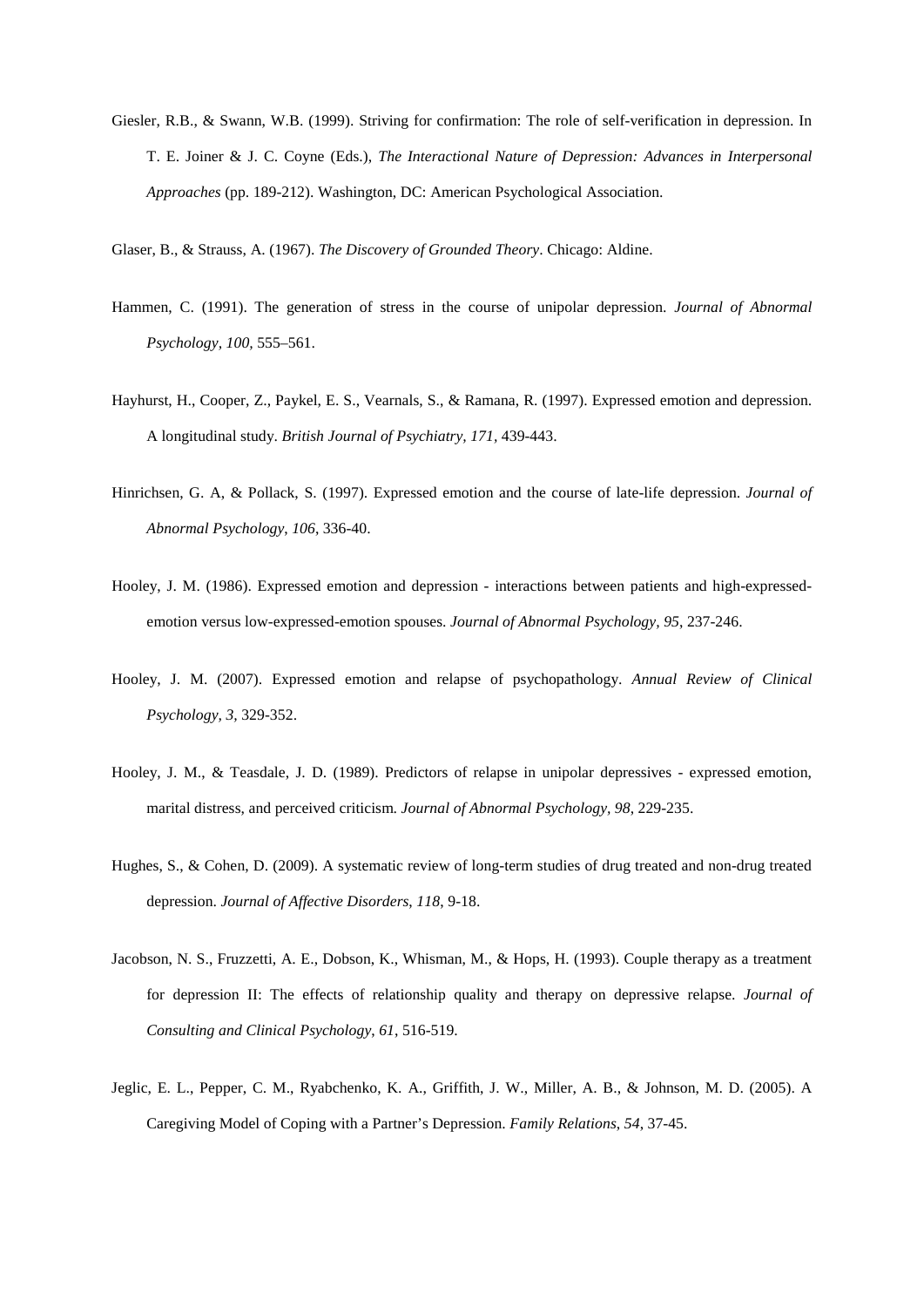Joiner, T. & Coyne, J. C. (1999). *The Interactional Nature of Depression: Advances in Interpersonal Approaches*. Washington, DC: American Psychological Association.

Jones, E. & Asen, E. (2000). *Systemic Couples Therapy and Depression*. London: Karnac Books.

- Judd, L.J. (1997). The clinical course of unipolar depressive disorders. *Archive of General Psychiatry, 54*, 989- 991.
- Kabat-Zinn, J. (1994). *Wherever you go, there you are: Mindfulness Meditation in Everyday Life*. New York: Hyperion.
- Kronmüller, K., Backenstrass, M., Victor, D., Postelnicu, I., Schenkenbach, C., Joest, K., . . . Mundt, C. (2008). Expressed emotion, perceived criticism and 10-year outcome of depression. *Psychiatry Research*, *159*, 50- 55.
- Kwon, J., Lee, Y., Lee, M., & Bifulco, A. (2006). Perceived criticism, marital interaction and relapse in unipolar depression--findings from a Korean sample. *Clinical Psychology and Psychotherapy, 13*, 306-312.
- Kupfer, D. J. (1991). Long-term treatment of depression. *Journal of Clinical Psychiatry, 52*, 28–34.
- Kuyken, W., Byford, S., Taylor, R.S., Watkins, E., Holden, E., White, K., … Teasdale, J.D. (2008). Mindfulness-based cognitive therapy to prevent relapse in recurrent depression*. Journal of Consulting and Clinical Psychology, 76*, 966-978.
- Langdon, S., Jones, F.W., & Hutton, J. (2011). A grounded-theory study of mindfulness practice following mindfulness-based cognitive therapy. *Mindfulness*, *2*, 270–281.
- Leff, J., Vearnals, S., Brewin, C. R., Wolff, G., Alexander, B., Asen, E., . . . Jones, E. (2000). The london depression intervention trial: Randomised controlled trial of antidepressants v. couple therapy in the treatment and maintenance of people with depression living with a partner: Clinical outcome and costs. *British Journal of Psychiatry, 177*, 95-100.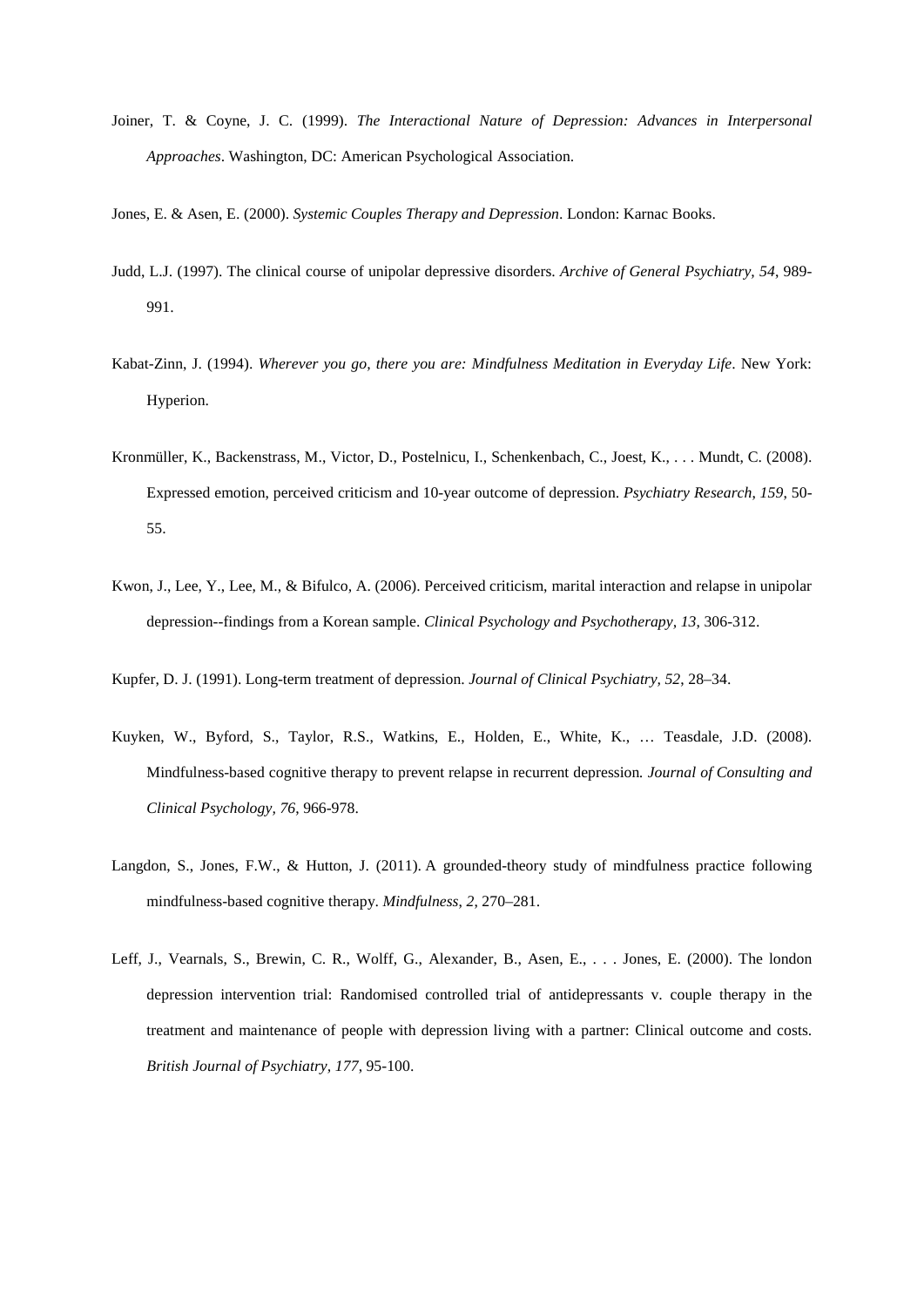- Ma, S. H., & Teasdale, J. D. (2004). Mindfulness-based cognitive therapy for depression: Replication and exploration of differential relapse prevention effects. *Journal of Consulting and Clinical Psychology, 72,* 31-40.
- Mason, O., & Hargreaves, I. (2001). A qualitative study of mindfulness-based cognitive therapy for depression. *British Journal of Medical Psychology, 74*, 197-212.
- National Institute for Health and Clinical Excellence (2009). *Depression: the treatment and management of depression in adults.* NICE Clinical Guideline 90. London: NICE
- Neff, K. D. (2009). Self-compassion. In M. R. Leary & R. H. Hoyle (Eds.), *Handbook of Individual Differences in Social Behaviour (pp. 561-573).* New York: Guildford.
- Okasha, A., El-Akbawi, A.S., Snyder, K.S., Wilson, A.K., Youssef, I., & El-Dawla, A.S. (1994). Expressed emotion, perceived criticism, and relapse in depression: A replication in an Egyptian community. *American Journal of Psychiatry*, *151*, 1001–1005.
- O'Leary, K. D., & Beach, S. R. H. (1990). Marital therapy: A viable treatment for depression and marital discord. *American Journal of Psychiatry, 147*, 183-186.
- Orzech, K.M., Shapiro, S.L., Brown, K.B., & McKay, M. (2009). Intensive mindfulness training-related changes in cognitive and emotional experience. *The Journal of Positive Psychology, 4*, 212-222.
- Quintiliani, A. R. (2010). A family case study on mindfulness-based family therapy for chronic co-occuring disorders: Chronic stress, chronic anxiety, and chronic pain. In J. Atwood & C. Gallo (Eds.), *Family Therapy and Chronic Illness* (pp. 145-158). New Brunswick, NJ: Transaction Publishers.
- Raes, F., Dewulf, D., Van Heeringen, C., & Williams, M.G. (2009). Mindfulness and reduced cognitive reactivity to sad mood: Evidence from a correlational study and a non-randomized waiting list controlled study. *Behaviour Research and Therapy, 47,* 623-627.
- Sauer, S., & Baer, R. A. (2010). Mindfulness and decentering as mechanisms of change in mindfulness- and acceptance-based interventions. In R. A. Baer (Ed.), *Assessing Mindfulness and Acceptance Processes in Clients: Illuminating the Theory and Practice of Change.* (pp. 25-50). USA: New Harbinger Publications.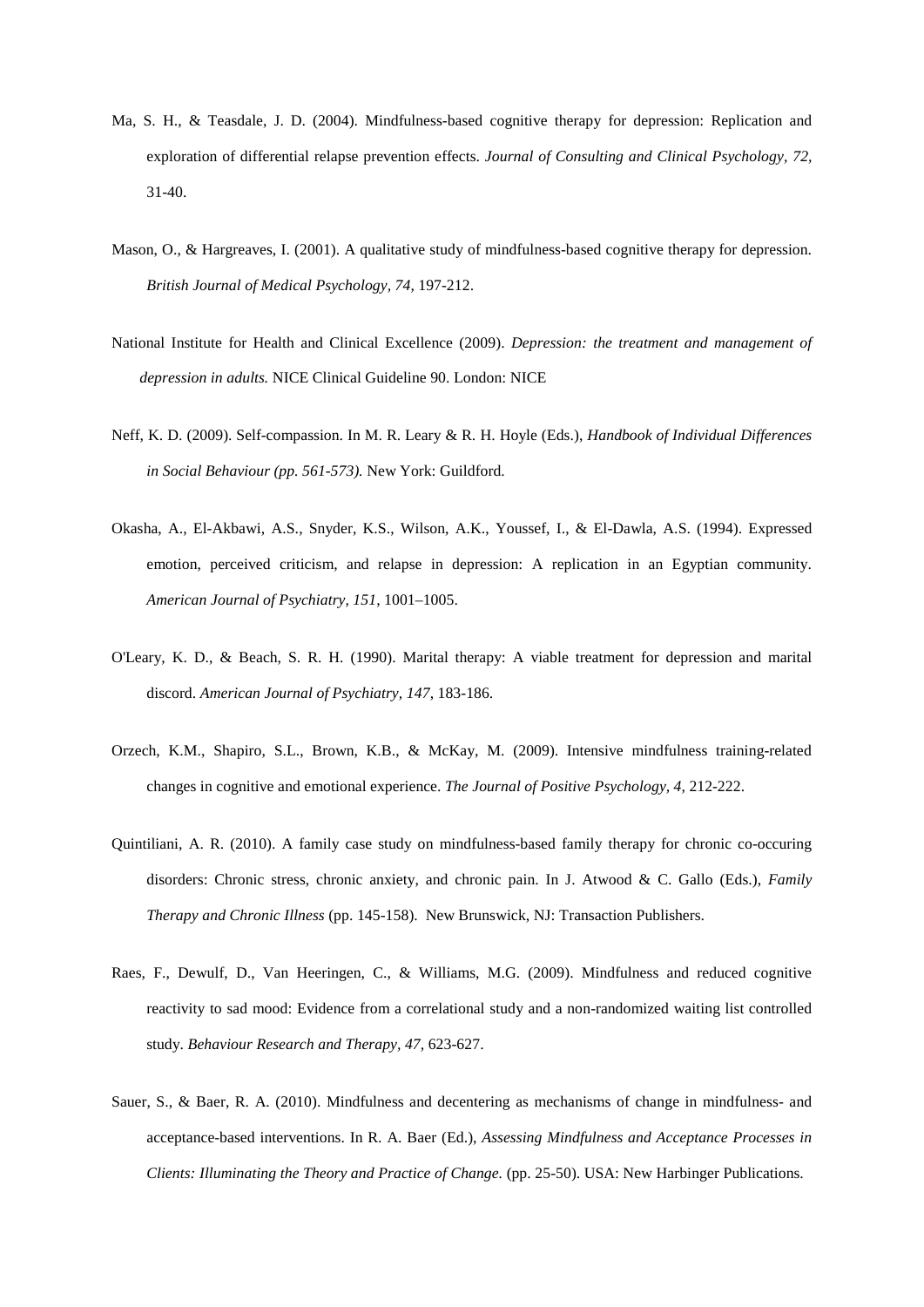- Segal, Z. V., Williams, J. M. G., & Teasdale, J. D. (2002). *Mindfulness-based Cognitive Therapy for Depression: A New Approach to Preventing Relapse.* New York: Guildford.
- Shapiro, S. L., Astin, J. A., Bishop, S. R., & Cordova, M. (2005). Mindfulness-based stress reduction for health care professionals: Results from a randomized trial. *International Journal of Stress Management, 12,* 164- 176.
- Shapiro, S.L., & Schwartz. G.E. (2000). The role of intention in self-regulation: Toward intentional systemic mindfulness. In M. Bockaerts, P.R. Pintrich, & M. Zeidner (Eds.), *Handbook of self-regulation* (pp. 252- 272). London: Elsevier Academic Press.
- Siegel, D.J. (2007). *The mindful brain: Reflection and attunement in the cultivation of well-being*. New York: W.W. Norton & Company.
- Teasdale, J. D., Segal, Z. V., Williams, J. M. G., Ridgeway, V. A., Soulsby, J. M., & Lau, M. A. (2000). Prevention of relapse/recurrence in major depression by mindfulness-based cognitive therapy. *Journal of Consulting and Clinical Psychology, 68*, 615-623.
- UK Network of Mindfulness-Based Teacher Trainers. (2010). *Good practice guidance for teaching mindfulness-based courses*. [http://www.bangor.ac.uk/mindfulness/documents/MBA%20teacherGPG-](http://www.bangor.ac.uk/mindfulness/documents/MBA%20teacherGPG-Feb%2010.pdf)[Feb%2010.pdf.](http://www.bangor.ac.uk/mindfulness/documents/MBA%20teacherGPG-Feb%2010.pdf) Accessed 8 Jul 2013.
- van Wijngaarden, B., Schene, A. H., & Koeter, M. W. J. (2004). Family caregiving in depression: Impact on caregivers' daily life, distress, and help seeking. *Journal of Affective Disorders, 81*, 211-222.
- Vaughn, C. E., & Leff, J. P. (1976). The influence of family and social factors on the course of psychiatric illness: a comparison of schizophrenic and depressed neurotic patients. *British Journal of Psychiatry, 129,*  125-37.
- Wachs, K., & Cordova, J. V. (2007). Mindful relating: Exploring mindfulness and emotion repertoires in intimate relationships. *Journal of Marital and Family Therapy, 33*(4), 464-481.
- Yalom, I. D., & Leszcz, M. (2005). *Theory and Practice of Group Psychotherapy* (5<sup>th</sup> Ed). New York: Basic Books.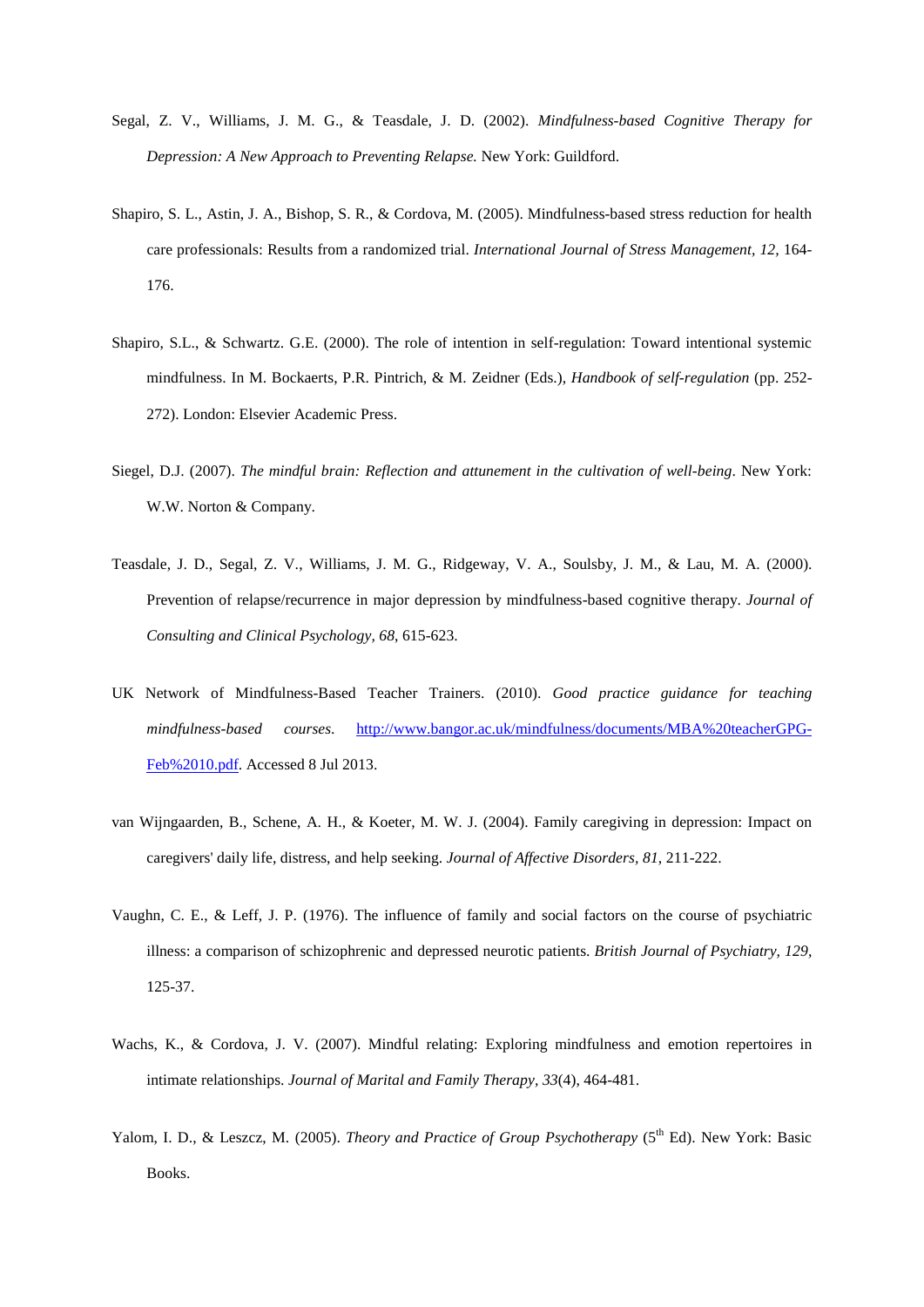Yardley, L. (2000). Dilemmas in qualitative health research. *Psychology and Health, 15,* 215–228.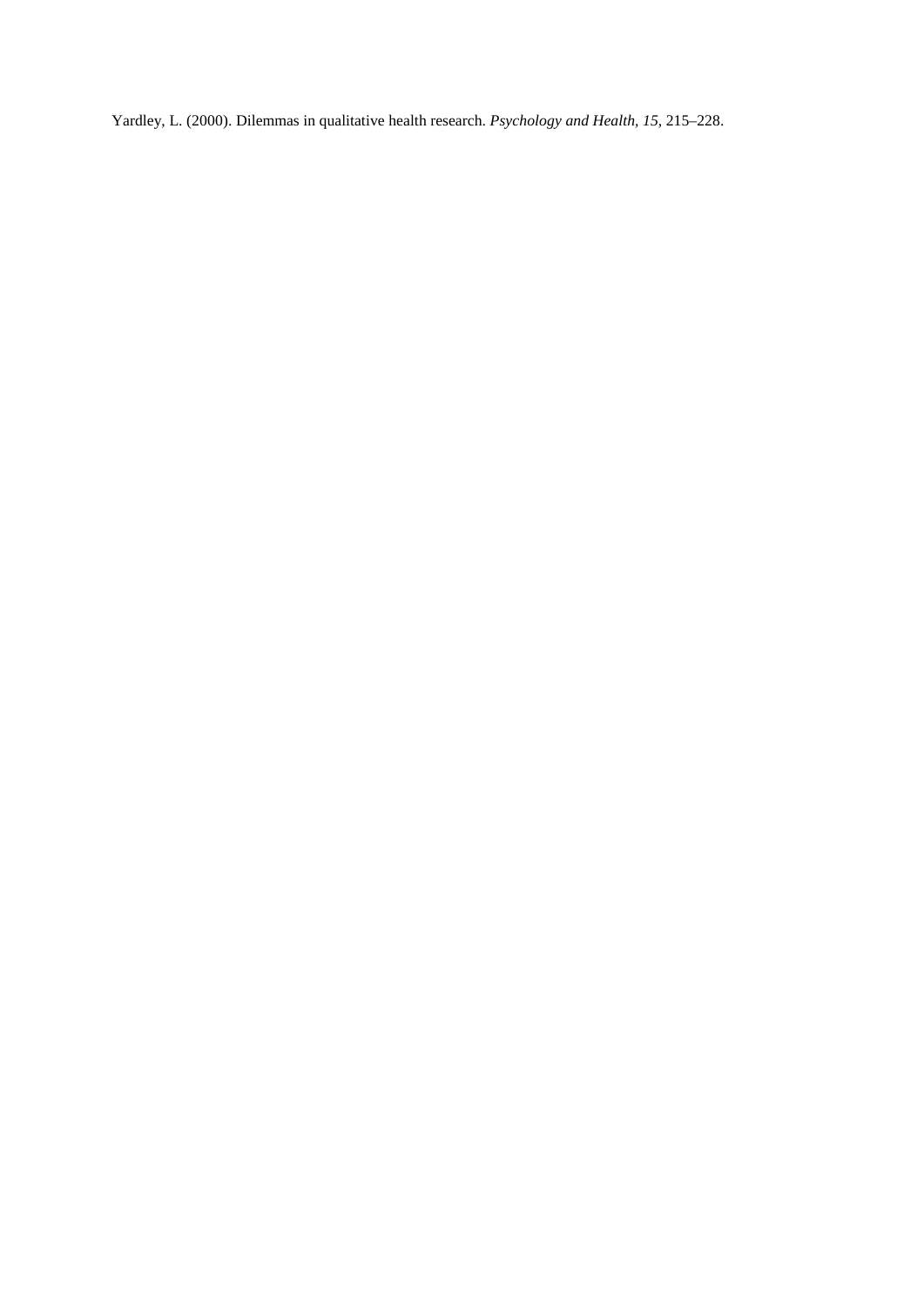# Table 1.

# *Participant characteristics.*

| Pseudonym        | Gender         | Months since finished |
|------------------|----------------|-----------------------|
| $Bill*$          | $\mathbf{M}$   | 9                     |
| Linda            | ${\bf F}$      | 9                     |
| Rachel*          | ${\bf F}$      | 9                     |
| William          | M              | 9                     |
| Belinda*         | $\overline{F}$ | 12                    |
| Rose             | $\overline{F}$ | 12                    |
| $\mathrm{Tom}^*$ | $\mathbf M$    | 12                    |
| Sam              | $\mathbf M$    | $\overline{4}$        |
| Janine*          | ${\bf F}$      | $\overline{4}$        |
| Jeff*            | $\mathbf M$    | $\overline{1}$        |
| Jane             | ${\bf F}$      | $\mathbf{1}$          |
| $Claire*$        | ${\bf F}$      | $\overline{2}$        |
| Eric             | $\mathbf M$    | $\#$                  |
| Rowena*          | ${\bf F}$      | $\#$                  |
| Ken              | M              | $\#$                  |
| Kelly*           | ${\bf F}$      | $\#$                  |

Partnerships are grouped together in the same row

\* denotes the referred partner e.g. 'service-user'

# denotes participants who were not interviewed, but whose group data were included.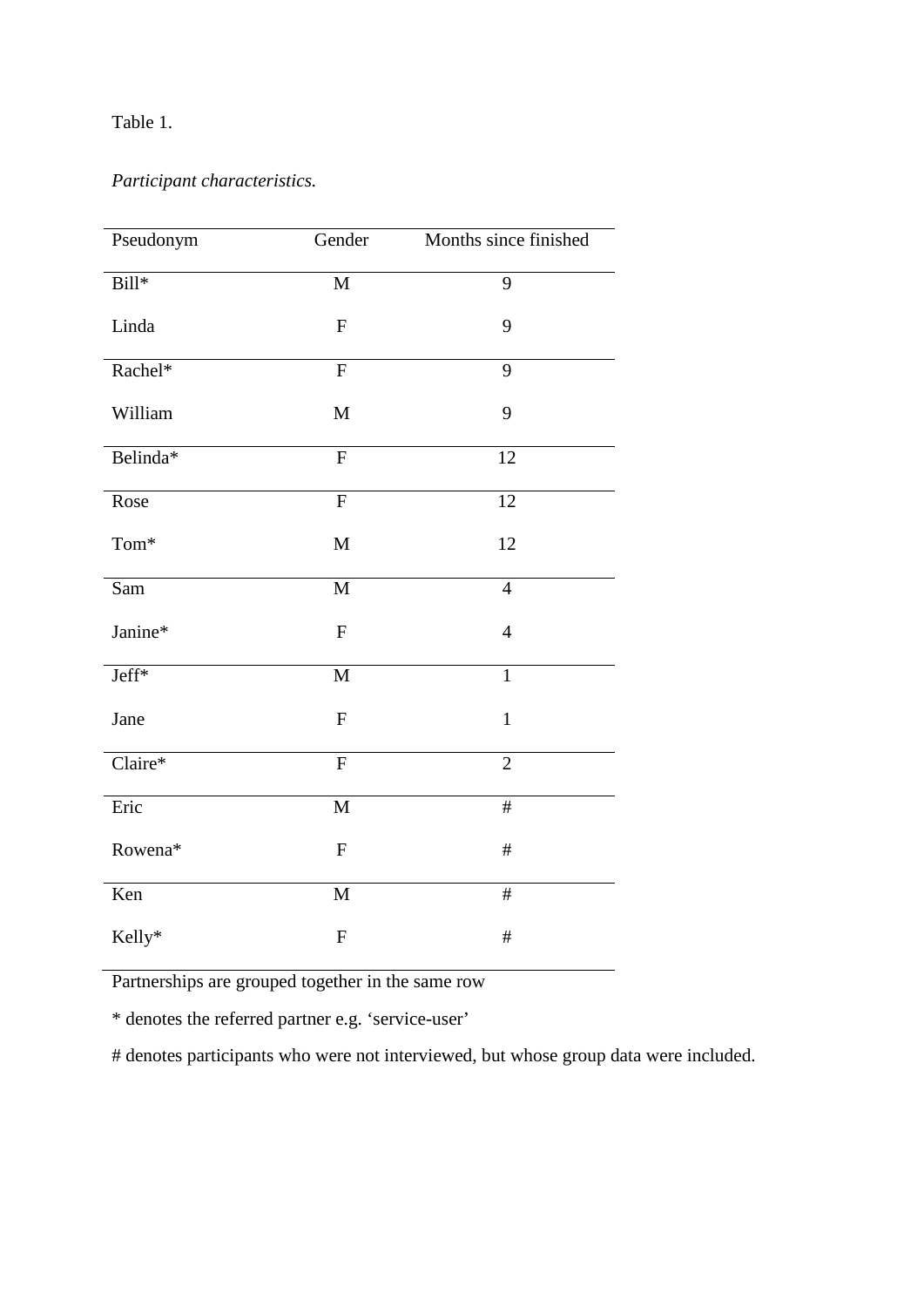

Fig 1. Learning new mindfulness skills together – a model of the process of engaging in MBCT as a partnership.